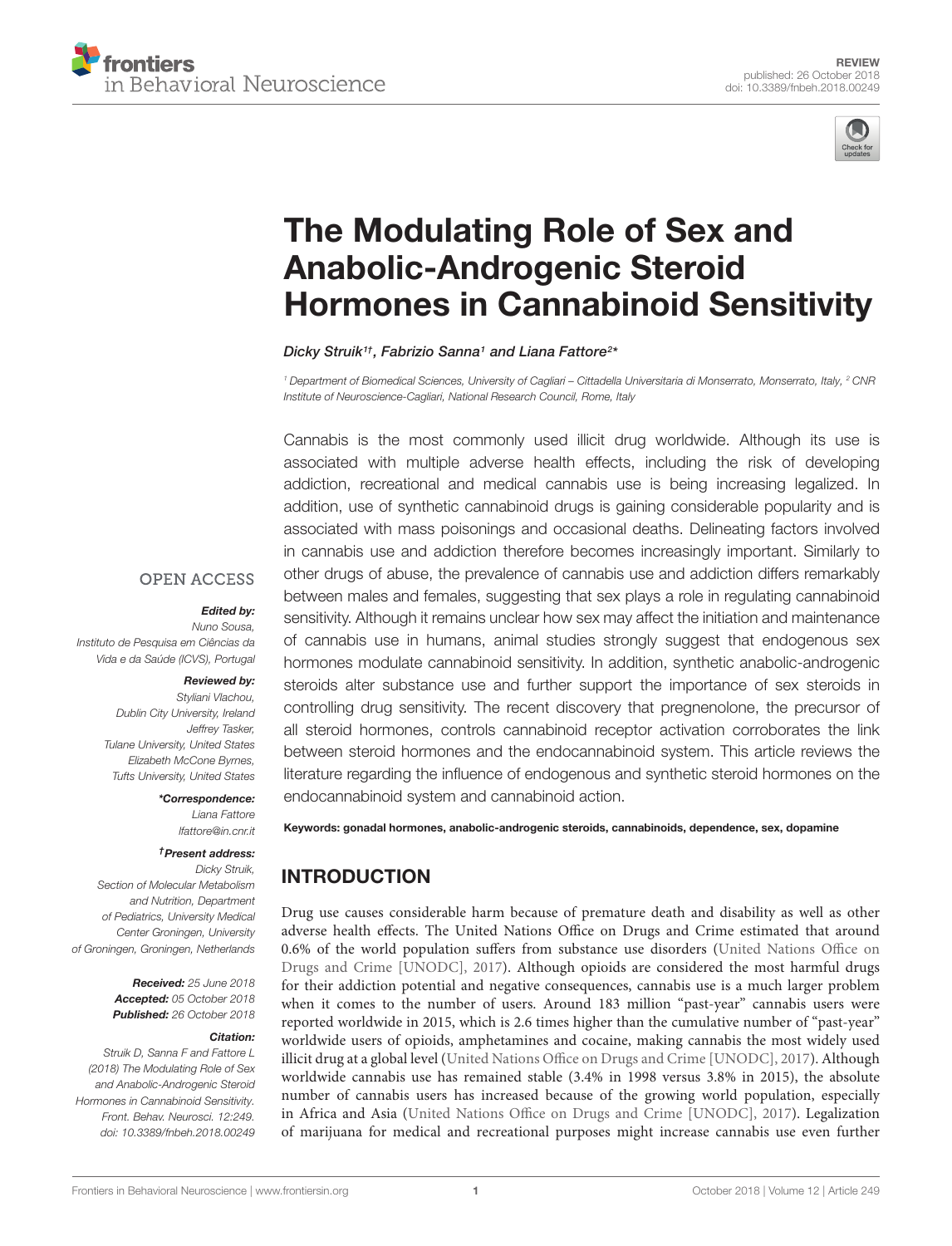Struik et al. Cannabinoid Signaling and Steroid Hormones

[\(Hopfer,](#page-10-0) [2014\)](#page-10-0). In addition to traditional marijuana use, the use of synthetic cannabinoids (i.e., designer drugs that mimic the physical and psychological effects of delta-9 tetrahydrocannabinol (THC), the primary active constituent in cannabis) is gaining considerable popularity. Since 2008, when the first synthetic cannabinoid (JWH-018) was detected in the market, at least 169 different synthetic cannabinoids have been discovered [\(Fattore and Fratta,](#page-9-0) [2011;](#page-9-0) [European Monitoring](#page-9-1) [Centre for Drugs and Drug Addiction \[EMCDDA\],](#page-9-1) [2017\)](#page-9-1). The emergence of synthetic cannabinoids is becoming an increasing concern because of their undetermined addiction potential and adverse health effects [\(Fattore,](#page-9-2) [2016;](#page-9-2) [Weinstein et al.,](#page-13-0) [2017;](#page-13-0) [De](#page-9-3) [Luca and Fattore,](#page-9-3) [2018;](#page-9-3) [Zanda and Fattore,](#page-13-1) [2018\)](#page-13-1).

Acute toxicity of traditional cannabis use is considered low [\(Nahas,](#page-11-0) [1972\)](#page-11-0); yet, long-term cannabis use is associated with serious adverse health effects which include lower birth weight of offspring (maternal cannabis smoking), diminished lifetime achievement, development of psychosis, depression or anxiety, symptoms of chronic bronchitis, motor vehicle accidents, and risk of cannabis addiction [\(Hall and Degenhardt,](#page-10-1) [2009;](#page-10-1) [Volkow](#page-13-2) [et al.,](#page-13-2) [2014;](#page-13-2) [United Nations Office on Drugs and Crime](#page-12-0) [\[UNODC\],](#page-12-0) [2017\)](#page-12-0). Although the existence of cannabis addiction was disputed in the 1990s, current evidence predicts that around 1 in 10 cannabis users will develop cannabis addiction or dependence [\(Lopez-Quintero et al.,](#page-10-2) [2011\)](#page-10-2), which is currently defined as cannabis use disorder (CUD) in the fifth edition of the Diagnostic and Statistical Manual for Mental Disorders (5th ed.; DSM-5; [American Psychiatric and Association,](#page-7-0) [2013\)](#page-7-0). CUD is characterized by high cannabis intake over longer periods of time, problems with controlling cannabis use, tolerance, withdrawal signs, craving and negative effects on personal, social and occupational activities (DSM-5).

The demand for CUD treatment is increasing dramatically. The European Monitoring Centre for Drugs and Drug Addiction reported a 50% increase in the number of first-time entrants for CUD treatment in 2011 [\(European Monitoring Centre for](#page-9-4) [Drugs and Drug Addiction \[EMCDDA\],](#page-9-4) [2013\)](#page-9-4). The increasing need for CUD treatment is thought to be driven by the increased availability of cannabis products containing higher concentrations of THC or synthetic cannabinoids [\(Freeman and](#page-9-5) [Winstock,](#page-9-5) [2015\)](#page-9-5). Regrettably, current CUD treatment protocols show modest effects only [\(Budney et al.,](#page-8-0) [2007;](#page-8-0) [Weinstein and](#page-13-3) [Gorelick,](#page-13-3) [2011\)](#page-13-3). Delineating risk factors involved in the initiation and maintenance of cannabis use therefore becomes increasingly important and critical for optimizing evidence-based prevention and treatment protocols.

Similarly to other drugs of abuse, cannabis use differs remarkably between males and females [\(European Monitoring](#page-9-6) [Centre for Drugs and Drug Addiction \[EMCDDA\],](#page-9-6) [2005\)](#page-9-6), indicating a different sensitivity to cannabinoid-induced effects in the two sexes [\(Davis and Fattore,](#page-9-7) [2015;](#page-9-7) **[Figure 1](#page-1-0)**). Although it remains uncertain which specific biological (i.e., sex) and sociocultural (i.e., gender) factors affect cannabis use in humans, animal studies strongly suggest the involvement of sex [\(Fattore](#page-9-8) [and Fratta,](#page-9-8) [2010\)](#page-9-8) and anabolic-androgenic steroids (AAS) hormones [\(Struik et al.,](#page-12-1) [2017\)](#page-12-1) as important modulators of cannabinoid sensitivity. This review aims to describe the role of



<span id="page-1-0"></span>sex differences in cannabis use with reference to the modulating role of sex and AAS hormones (**[Figure 2](#page-2-0)**) in cannabinoid sensitivity.

## RISK FACTORS FOR CANNABIS USE

As for other drugs of abuse, both genetic and environmental factors play a role in cannabis use and addiction [\(Agrawal and](#page-7-1) [Lynskey,](#page-7-1) [2006;](#page-7-1) [Verweij et al.,](#page-13-5) [2010\)](#page-13-5). Twin studies estimate that the genetic contribution to cannabis use is between 17 and 67%, while the genetic contribution to cannabis addiction is much higher and ranges from 45 to 78% [\(Verweij et al.,](#page-13-5) [2010;](#page-13-5) [Vink](#page-13-6) [et al.,](#page-13-6) [2010;](#page-13-6) [Distel et al.,](#page-9-9) [2011;](#page-9-9) [Lynskey et al.,](#page-11-1) [2012\)](#page-11-1). Interestingly, the genetic contribution to the initiation of cannabis use increases with age [\(Distel et al.,](#page-9-9) [2011\)](#page-9-9) and is higher in males than in females [\(van den Bree et al.,](#page-12-2) [1998\)](#page-12-2). Although it is clear that genetics is an important risk factor in cannabis use and abuse, it has so far proved difficult to identify specific gene variants that alter cannabis sensitivity. At present, most genome-wide association studies (GWAS) failed to detect significant associations between cannabis use and genetic variants [\(Agrawal et al.,](#page-7-2) [2011;](#page-7-2) [Verweij](#page-13-7) [et al.,](#page-13-7) [2013;](#page-13-7) [Stringer et al.,](#page-12-3) [2016\)](#page-12-3). However, using gene-based testing, four genes that are significantly associated with lifetime cannabis use have been recently identified, which include the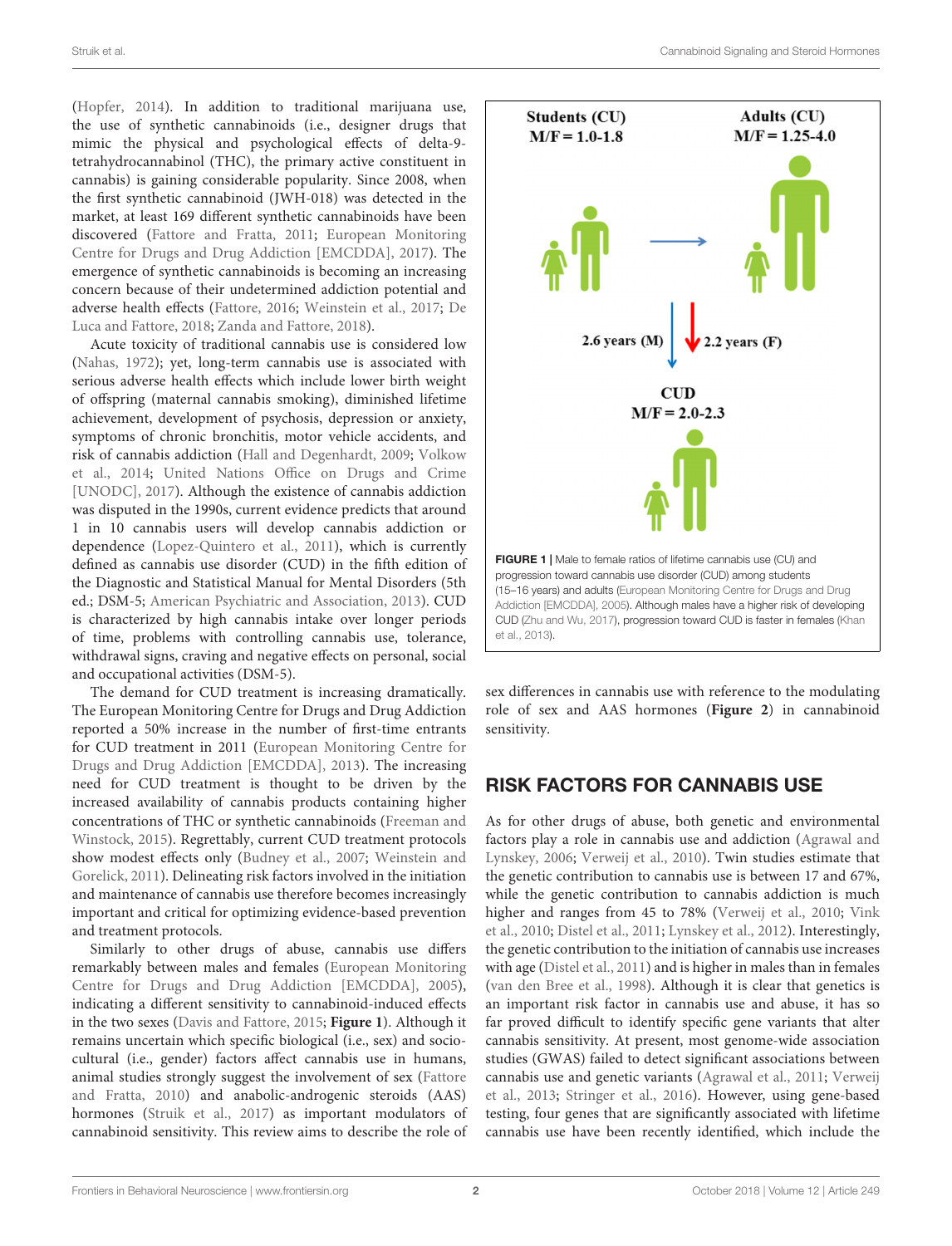

<span id="page-2-0"></span>neural cell adhesion molecule 1 (NCAM1), the cell adhesion molecule 2 (CADM2), the Short Coiled-Coil Protein (SCOC) and the potassium sodium-activated channel subfamily T member 2 (KCNT2) [\(Stringer et al.,](#page-12-3) [2016\)](#page-12-3). Interestingly, NCAM1 has been associated with substance abuse [\(Gelernter et al.,](#page-9-10) [2006\)](#page-9-10) and is part of the NTAD gene cluster (NCAM1-TTC12-ANKK1-DRD2) which is linked to neurogenesis and dopaminergic signaling [\(Yang et al.,](#page-13-8) [2008\)](#page-13-8). In the most recent GWAS, single-nucleotide polymorphisms (SNPs) in novel antisense transcript RP11- 206M11.7, solute carrier family 35 member G1, and the CUB and Sushi multiple domains 1 gene were significantly associated with cannabis dependence [\(Sherva et al.,](#page-12-4) [2016\)](#page-12-4). However, whether or not these genes contribute to altered cannabinoid action remains unclear. Next to genetic variation, epigenetic-dependent changes in gene expression might contribute to altered cannabinoid sensitivity. Interestingly, a recent study reported increased DNA methylation of the NCAM1 gene in cannabis users compared to control subjects [\(Gerra et al.,](#page-9-11) [2018\)](#page-9-11).

The vulnerability to initiation of cannabis use and CUD development appears heritable. Yet, numerous social and environmental factors (e.g., age of cannabis use initiation, peer drug use, availability of drugs, low socio-economic status, experience of childhood sexual abuse, cigarette smoking or alcohol drinking during early adolescence) and the presence of pre/comorbid psychopathology (e.g., mood disorders, ADHD, psychosis) are thought to enhance the risk of transitioning from initiation of cannabis use to CUD (reviewed in [Courtney](#page-8-2) [et al.,](#page-8-2) [2017\)](#page-8-2). Personality/biological traits, such as impulsivity, schizotypy and sensation-seeking, are also positively correlated

with the initiation of cannabis use in adolescents and young adults [\(Haug et al.,](#page-10-4) [2014;](#page-10-4) [Muro and Rodríguez,](#page-11-2) [2015\)](#page-11-2).

As for other drugs of abuse, the prevalence of cannabis use differs remarkably between males and females (**[Figure 1](#page-1-0)**; [European Monitoring Centre for Drugs and Drug Addiction](#page-9-6) [\[EMCDDA\],](#page-9-6) [2005\)](#page-9-6) and sex is considered an important risk factor for cannabis use [\(Cooper and Craft,](#page-8-3) [2017\)](#page-8-3). Among 15– 16-years-old students, lifetime cannabis use is higher in males than in females and the male to female ratio (M/F) of lifetime cannabis use increases even further among all adults (M/F: 1.25–4.0) [\(European Monitoring Centre for Drugs and Drug](#page-9-6) [Addiction \[EMCDDA\],](#page-9-6) [2005\)](#page-9-6). Although males have a higher risk of developing CUD [\(Zhu and Wu,](#page-13-4) [2017\)](#page-13-4), progression toward CUD is slightly faster in females than in males [\(Khan et al.,](#page-10-3) [2013;](#page-10-3) [European Monitoring Centre for Drugs and Drug Addiction](#page-9-1) [\[EMCDDA\],](#page-9-1) [2017\)](#page-9-1). Males also show different cannabis use patterns as compared to females and appear to use cannabis more frequently and at higher amounts [\(Cuttler et al.,](#page-9-12) [2016\)](#page-9-12). However, a faster progression to problematic cannabis use [\(Cooper and](#page-8-4) [Haney,](#page-8-4) [2014\)](#page-8-4) and more severe withdrawal symptoms [\(Levin](#page-10-5) [et al.,](#page-10-5) [2010\)](#page-10-5) could explain why women typically show greater propensity to relapse to drug use than men [\(Becker and Hu,](#page-8-5) [2008;](#page-8-5) [Fattore et al.,](#page-9-13) [2008\)](#page-9-13).

The fact that differences in cannabis use between males and females vary across countries suggests an influence of environmental (i.e., socio-cultural) factors. However, animal studies clearly indicate that biological factors, such as sex hormones and chromosomes, are significant modulators of drug sensitivity [\(Quinn et al.,](#page-12-5) [2007;](#page-12-5) [Marusich et al.,](#page-11-3) [2015\)](#page-11-3). In keeping with this, gender-tailored detoxification treatments and relapse prevention strategies for patients with CUD are increasingly requested [\(Fattore,](#page-9-14) [2013\)](#page-9-14).

#### SEX STEROID HORMONES

Sex differences arise because of differences in sex chromosomes. The presence of the sex-determining region of Y (Sry) gene on the Y chromosome induces testicular development and consequently the production of testosterone [\(Polanco and Koopman,](#page-12-6) [2007\)](#page-12-6). Testosterone and its derivative dihydrotestosterone (DHT) are responsible for the development of the male phenotype. Absence of the Sry gene leads to the development of ovaries that produce estradiol and progesterone. Estrogens, progesterone and testosterone have a strong impact on sexual differentiation, maturation and adult sexual behavior [\(Arnold and Breedlove,](#page-8-6) [1985;](#page-8-6) [McEwen et al.,](#page-11-4) [1987;](#page-11-4) [Wallen,](#page-13-9) [1990;](#page-13-9) [Meisel and Sachs,](#page-11-5) [1994;](#page-11-5) [Hull et al.,](#page-10-6) [1999;](#page-10-6) [Morris et al.,](#page-11-6) [2004;](#page-11-6) [Becker,](#page-8-7) [2009;](#page-8-7) [Argiolas](#page-7-3) [and Melis,](#page-7-3) [2013;](#page-7-3) [Motta-Mena and Puts,](#page-11-7) [2017\)](#page-11-7). The presence of sex hormones during development gives rise to various organizational differences in the male and female brain, which ultimately affect reproductive and non-reproductive behavior [\(Beatty,](#page-8-8) [1979\)](#page-8-8).

Sex hormones are synthesized by conversion of cholesterol into pregnenolone, which is the precursor of all steroid hormones [\(Hanukoglu,](#page-10-7) [1992\)](#page-10-7). Interestingly, pregnenolone protects the brain from cannabinoid type-1 receptor (CB1R) overactivation,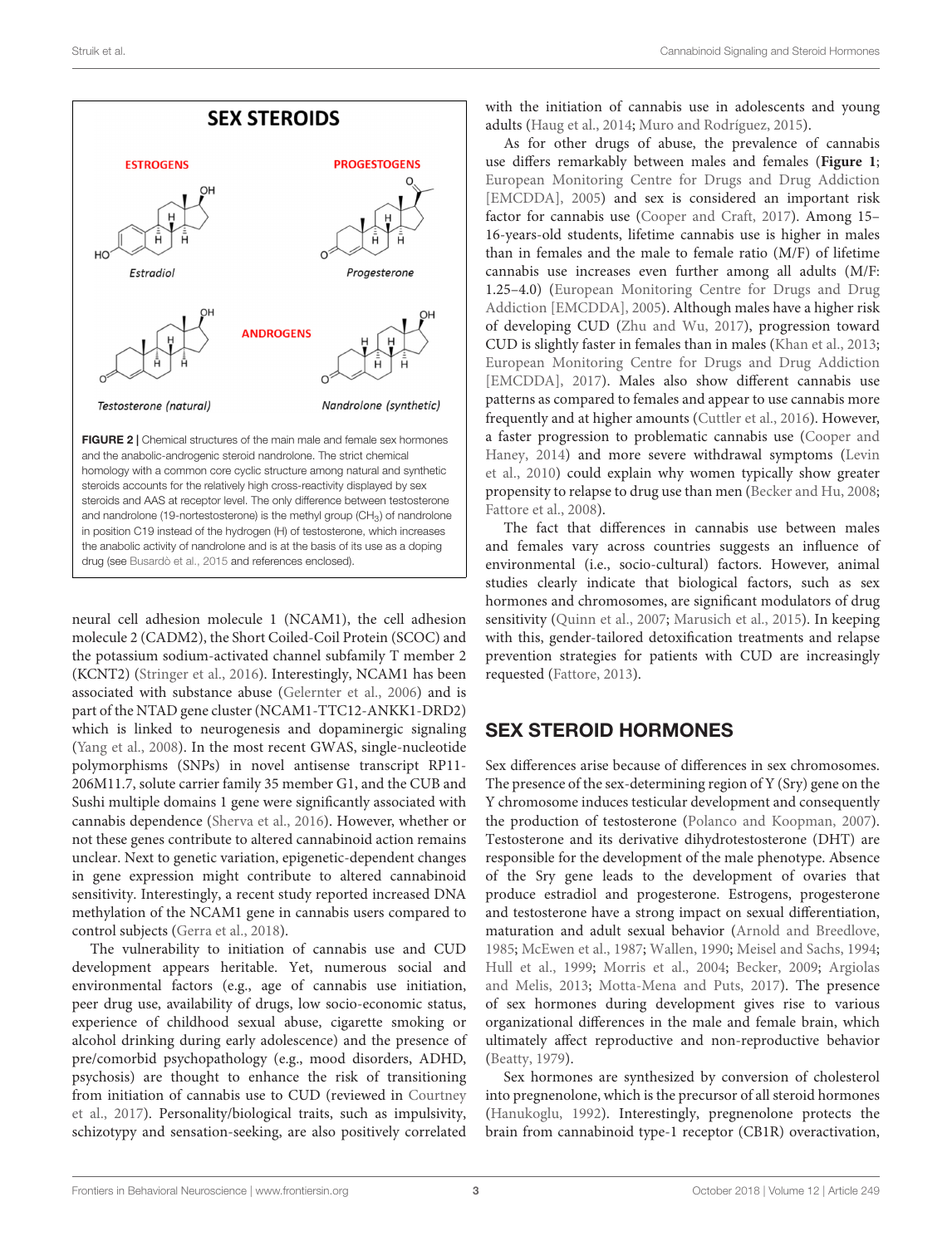by acting as a potent endogenous allosteric inhibitor of CB1Rs [\(Vallée et al.,](#page-12-7) [2014\)](#page-12-7), and prevents cannabinoid-induced psychosis in mice [\(Busquets-Garcia et al.,](#page-8-9) [2017\)](#page-8-9). Sex hormones can be divided into three main subtypes with distinct molecular functions and sexually dimorphic expression and distribution: androgens (e.g., testosterone, dehydroepiandrosterone, androstenedione), estrogens (e.g., 17-alpha and 17-beta estradiol, estrone, estriol) and progestogens (e.g., progesterone, allopregnanolone, pregnenolone) (**[Figure 2](#page-2-0)**). Sex hormones are produced by the gonads in response to the stimulating activity of the pituitary gonadotropins whose release is, in turn, under the control of the hypothalamic gonadotropin releasing hormone (GnRH). At the central level, several neurotransmitters are able to modify the release of GnRH, including norepinephrine, dopamine, serotonin, gamma-aminobutyric acid (GABA) and glutamate [\(Sagrillo et al.,](#page-12-8) [1996\)](#page-12-8). Cannabinoids were found to significantly modulate the activity of the hypothalamic-pituitarygonadal (HPG) and -adrenal (HPA) axes [\(Brown and Dobs,](#page-8-10) [2002\)](#page-8-10) and their interactions [\(Karamikheirabad et al.,](#page-10-8) [2013\)](#page-10-8). Interestingly, sex hormones influence the action of cannabinoids on these axes [\(López,](#page-10-9) [2010\)](#page-10-9) suggesting bidirectional interactions between sex hormones and the endocannabinoid system (**[Table 1](#page-3-0)**).

The main molecular targets of sex hormones are members of the nuclear hormone receptor family, which are ligand-activated transcription factors involved in the regulation of gene expression [\(Mangelsdorf et al.,](#page-11-8) [1995\)](#page-11-8). Testosterone, estrogen and progesterone target the androgen receptors (ARα and ARβ), the estrogen receptors (ERα and ERβ) and the progesterone receptor, respectively, although considerable receptor "promiscuity" might exist in each case. Nuclear receptors are ubiquitously expressed in the central nervous system (CNS), including areas associated with reward and addiction [\(Bookout](#page-8-11) [et al.,](#page-8-11) [2006\)](#page-8-11). Besides transcriptional effects, sex hormones are also reported to have fast non-genomic actions by modulating the activity of G protein-coupled receptors (GPRCs), ion channels and signaling proteins [\(Simoncini and Genazzani,](#page-12-9) [2003\)](#page-12-9).

Sex hormones cause permanent organizational sex differences that are fixed during early development but they also maintain certain sex differences during the adult phase as long as these hormones are present, i.e., induce activational effects [\(McCarthy](#page-11-9) [et al.,](#page-11-9) [2012\)](#page-11-9). For example, gonadectomy in adulthood completely suppresses sexual behavior in males and receptive and proceptive behaviors in females, all effects being reverted by exogenous hormonal replacement [\(Micheal and Wilson,](#page-11-10) [1974;](#page-11-10) [Mitchell and](#page-11-11) [Stewart,](#page-11-11) [1989;](#page-11-11) [Jones et al.,](#page-10-10) [2017\)](#page-10-10). When released, sex hormones are also able to deeply influence the organization and activity of one of the most important target organs of hormonal action, which is the brain [\(Arnold and Breedlove,](#page-8-6) [1985;](#page-8-6) [McEwen and](#page-11-12) [Milner,](#page-11-12) [2017\)](#page-11-12). Gonadal hormones thus provide a biological basis

<span id="page-3-0"></span>TABLE 1 | Main findings from representative studies investigating the interaction between the endocannabinoid system and the sex or ASS hormones.

| Main finding(s)                                                                                                                                        | Reference                                                                                                                               |
|--------------------------------------------------------------------------------------------------------------------------------------------------------|-----------------------------------------------------------------------------------------------------------------------------------------|
| THC accumulates in testes in rats                                                                                                                      | Ho et al., 1970                                                                                                                         |
| Chronic consumption of cannabis significantly lowers plasma testosterone levels in humans                                                              | Kolodny et al., 1974                                                                                                                    |
| THC exerts its influence on rodent sexual behavior by exerting centrally mediated effects                                                              | Gordon et al., 1978                                                                                                                     |
| Acute administration of THC inhibits luteinizing hormone (LH) in males and females across a<br>variety of mammalian species (from mice to monkeys)     | Nir et al., 1973; Chakravarty et al., 1975; Ayalon et al., 1977;<br>Besch et al., 1977; Chakravarty et al., 1982; Dalterio et al., 1983 |
| Cannabinoids suppress GnRH secretion by modulating the activity of neurotransmitters involved<br>in the regulation of GnRH secretion                   | Steger et al., 1983; Murphy et al., 1994                                                                                                |
| Brain CB1R expression significantly differs between males and females and displays a strong<br>sex hormone-dependent modulation in female rats         | Rodríguez de Fonseca et al., 1994                                                                                                       |
| The content of the endocannabinoid AEA and 2-AG significantly differs between males and<br>females and is affected by hormonal cycling in female rats  | González et al., 2000; Bradshaw et al., 2006                                                                                            |
| Estrogen inhibits FAAH in vitro and in vivo                                                                                                            | Maccarrone et al., 2000; Waleh et al., 2002                                                                                             |
| Sex hormones (progesterone), CB1Rs and D1Rs interact to regulate female rodents' sexual<br>behavior, and possibly, other motivated behaviors           | Mani et al., 2001                                                                                                                       |
| AEA suppresses LH and testosterone levels in WT, but not CB1R-KO mice                                                                                  | Wenger et al., 2001                                                                                                                     |
| The inhibitory effects of cannabinoids on HPG axis function are reversed by estrogen                                                                   | Scorticati et al., 2004                                                                                                                 |
| Immortalized GnRH neurons in vitro are capable of synthesizing endocannabinoids which exert<br>immediate negative feedback control over GnRH secretion | Gammon et al., 2005                                                                                                                     |
| The anabolic steroid nandrolone blocks THC-induced CPP and increases the somatic<br>manifestations of THC precipitated withdrawal                      | Célérier et al., 2006                                                                                                                   |
| The ovarian hormones significantly affect cannabinoid seeking and taking behavior in rats                                                              | Fattore et al., 2007, 2010                                                                                                              |
| Systemic administration of the CB1R antagonist AM251 blocks the orexigenic effect of<br>testosterone                                                   | Borgguist et al., 2015                                                                                                                  |
| Testosterone in adult males and estradiol in adult females modulate THC metabolism                                                                     | Craft et al., 2017                                                                                                                      |
| Nandrolone modifies cannabinoid self-administration and brain CB1R density and function                                                                | Struik et al., 2017                                                                                                                     |

2-AG, 2-arachidonoylglycerol; AEA, anandamide; AAS, androgenic anabolic steroids; CB1R, cannabinoid sub-type 1 receptor; CPP, conditioned place preference; D1R, dopamine sub-type 1 receptor; FAAH, fatty acid amide hydrolase; GnRH, Gonadotropin Releasing Hormone; HPG, hypothalamic–pituitary–gonadal; KO, knock-out; LH, luteinizing hormone; WT, wild type.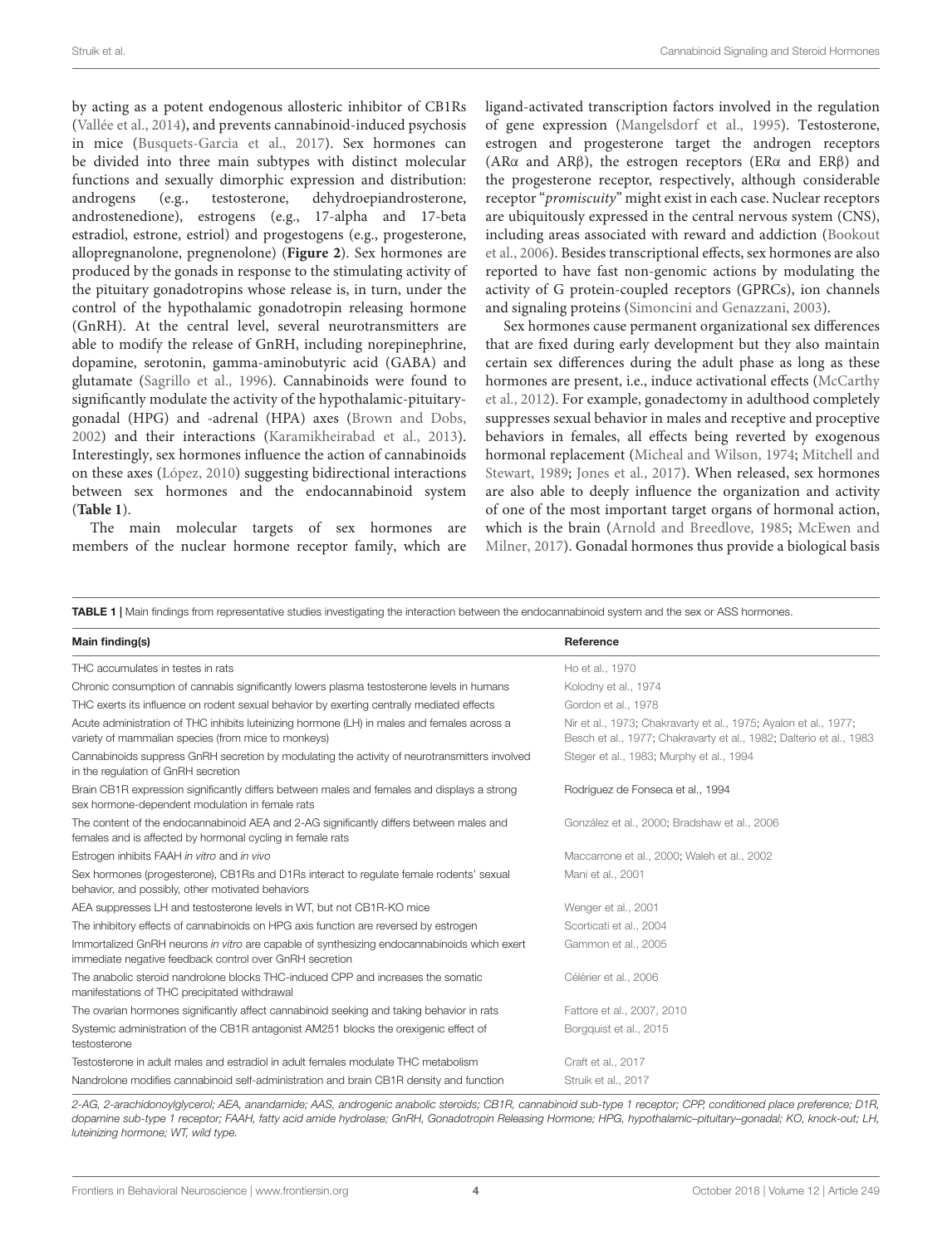for sex differences in endocannabinoid-related behaviors and are expected to contribute to the sexual dimorphic actions of cannabinoids [\(Craft and Leitl,](#page-8-20) [2008;](#page-8-20) [Craft et al.,](#page-9-21) [2013\)](#page-9-21).

#### SEX DIFFERENCES IN THE ENDOCANNABINOID SYSTEM

The endocannabinoid system is an evolutionary conserved signaling system that modulates multiple functions and consists of cannabinoid receptors, endogenous ligands (i.e., endocannabinoids) and several enzymes involved in the synthesis and degradation of endocannabinoids. The receptors and endogenous ligands of the endocannabinoid system were discovered in the late '80s and early '90s, respectively. CB1Rs are highly expressed in the brain [\(Tsou et al.,](#page-12-12) [1998;](#page-12-12) [Freund](#page-9-22) [et al.,](#page-9-22) [2003;](#page-9-22) [Howlett et al.,](#page-10-13) [2004\)](#page-10-13) and are considered the main type of receptor mediating cannabinoid signaling in response to exposure to THC [\(Moldrich and Wenger,](#page-11-17) [2000\)](#page-11-17). CB1Rs are also highly expressed in fat tissue which might explain their role in energy homeostasis regulation, while cannabinoid type-2 receptors (CB2Rs) are predominantly expressed in cells of the immune system [\(van der Stelt and Di Marzo,](#page-13-12) [2005\)](#page-13-12). CB1Rs and CB2Rs are GPCR and can be activated by THC or endogenous cannabinoid ligands like anandamide (AEA) and 2-arachidonylglycerol (2-AG) [\(McPartland et al.,](#page-11-18) [2007\)](#page-11-18). Activation of cannabinoid receptors results in the modulation of several signals, including inhibition of adenylate cyclase, activation of the MAPK pathway, stimulation of inwardly rectifying  $K^+$  channels, and inhibition of voltage-activated  $Ca^{2+}$ channels. Ultimately, cannabinoid receptor activation modulates the activity of most neurotransmitter systems, including GABA, glutamate, dopamine, and serotonin [\(van der Stelt and Di](#page-13-13) [Marzo,](#page-13-13) [2003\)](#page-13-13). The tonic 2-AG signaling at inhibitory inputs onto dopamine neurons has been shown to differ between sexes [\(Melis](#page-11-19) [et al.,](#page-11-19) [2013\)](#page-11-19), supporting the notion that there are quantitative differences in the endocannabinoid system in males and females which likely contribute to altered cannabinoid sensitivity. Noteworthy, several sex differences in the endocannabinoid system are related to changes in steroid hormone levels and activity.

Sex hormones can affect the activity of several neurotransmitters in the CNS, including the endocannabinoid functioning [\(Nguyen et al.,](#page-11-20) [2017;](#page-11-20) [Moraga-Amaro et al.,](#page-11-21) [2018\)](#page-11-21), and significant sex-dependent differences in CB1R density and function have been described (reviewed in [Antinori and](#page-7-4) [Fattore,](#page-7-4) [2017\)](#page-7-4). In a pioneering work, [Rodríguez de Fonseca](#page-12-13) [et al.](#page-12-13) [\(1994\)](#page-12-13) investigated the expression of brain CB1Rs in male and female rats under different hormonal conditions and reported higher CB1R binding in males than females in almost all the brain areas investigated (i.e., striatum, limbic forebrain, and mesencephalon). Notably, CB1R binding in males was not affected by gonadectomy and/or testosterone replacement, while in females a strong sex hormone-dependent modulation of CB1R expression was observed, with ovariectomy increasing CB1R affinity in the striatum and decreasing CB1R density in the limbic forebrain [\(Rodríguez de Fonseca et al.,](#page-12-13)

[1994\)](#page-12-13). [González et al.](#page-9-17) [\(2000\)](#page-9-17) found that males have higher levels of CB1R-mRNA transcripts than females in the anterior pituitary gland but that, in females, CB1R-mRNA transcripts fluctuate during the different phases of the ovarian cycle with the highest expression on the second day of diestrus and the lowest expression on estrus. Based on these findings it was suggested that higher levels of estrogen in the anterior pituitary gland could serve to inhibit CB1R expression, reducing the inhibitory endocannabinoid tone within the HPG axis around the time of ovulation [\(López,](#page-10-9) [2010\)](#page-10-9). More recently, [Castelli et al.](#page-8-21) [\(2014\)](#page-8-21) found that CB1R density was significantly lower in the prefrontal cortex (PFC) and amygdala of cycling females compared to males and ovariectomized (OVX) females, and that administration of estradiol to OVX markedly reduced the density of CB1Rs to the levels observed in cycling females. In addition, OVX females displayed higher CB1R function in the cingulate cortex compared to intact and  $OVX$  + estradiol females. Interestingly, sex and estradiol also affected motor activity, social behavior and sensorimotor gating [\(Castelli et al.,](#page-8-21) [2014\)](#page-8-21), which are behaviors sensitive to the effects of different classes of drugs of abuse, in line with the idea that females can represent a more vulnerable phenotype (at neurochemical and behavioral level) than male rats in developing addiction-like behaviors. In addition, estradiol time-dependently modulates CB1R binding in brain structures that mediate nociception and locomotor activity [\(Wakley et al.,](#page-13-14) [2014\)](#page-13-14).

Besides impacting on CB1R expression, sex hormones regulate the levels of endocannabinoids. [Bradshaw et al.](#page-8-16) [\(2006\)](#page-8-16), for example, measured the levels of AEA and 2-AG in several brain areas (i.e., pituitary gland, hypothalamus, thalamus, striatum, midbrain, hippocampus, and cerebellum) in male rats and in females at five different time points along the estrous cycle. They found that AEA content was higher in females than males in both the anterior pituitary gland and hypothalamus [\(Bradshaw et al.,](#page-8-16) [2006\)](#page-8-16). With the exception of the cerebellum, all brain regions examined revealed significant differences along the estrous cycle in the level of at least one endocannabinoid, with changes occurring predominantly within the 36-h time period surrounding ovulation and behavioral estrus. In general, studies on the regulatory role of sex hormones on the endocannabinoid system failed to provide a clear and linear relationship between the two, and rather showed that these relations are quite complex and depend largely on the specific aspect considered (i.e., receptor affinity or density), the specific endocannabinoid (i.e., AEA or 2- AG) or the brain area investigated [\(Gorzalka et al.,](#page-10-14) [2010;](#page-10-14) [Gorzalka](#page-10-15) [and Dang,](#page-10-15) [2012\)](#page-10-15). The interpretation of these findings is further complicated by the fact that (i) all studies performed behavioral testing and/or tissue and serum collection at different time points after gonadectomy, (ii) animals were of different strains and tested at different ages (although they were adult in all studies), and that (iii) animals were kept under hormonal replacement regimen for different periods of time (1 day–3 weeks) before testing. However, the following findings are consistent among studies: (i) higher density of CB1Rs in male hypothalamus and limbic areas coupled, in general, with lower levels of endocannabinoids; (ii) there are significant differences along the hormonal cycle of females, with major changes occurring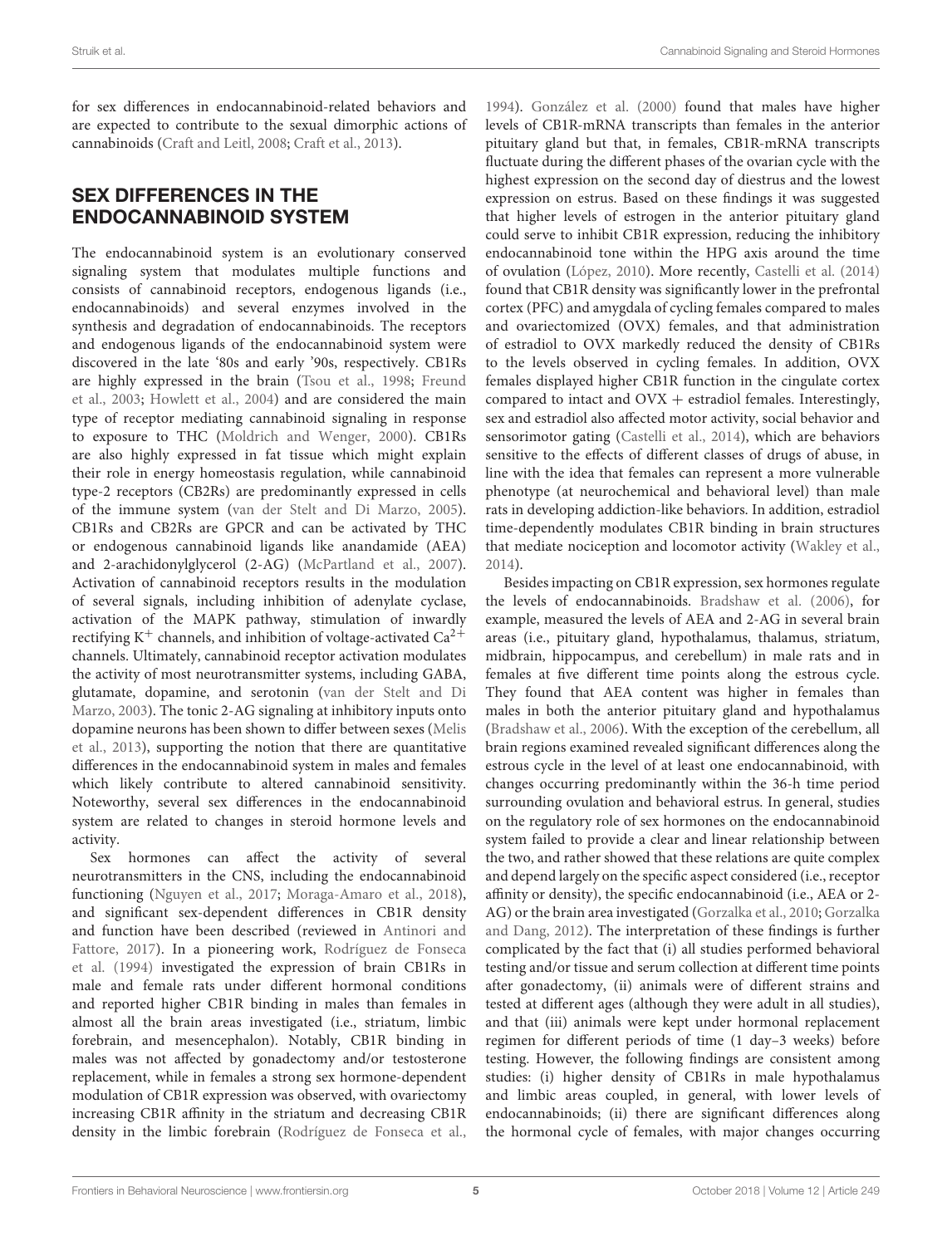in the expression of CB1Rs in pituitary gland, hypothalamus and midbrain limbic structures when passing from diestrus to proestrus and behavioral estrus.

Sex steroids, like estrogens, can also regulate the activity of the endocannabinoid metabolizing enzymes. Fatty Acid Amide Hydrolase (FAAH) is the main enzyme involved in the degradation of AEA [\(Patel et al.,](#page-12-14) [2017\)](#page-12-14). The promoter region of the FAAH gene contains an estrogen binding response element, and translocation of the estrogen receptor to the nucleus results in repression of FAAH transcription in vitro [\(Waleh et al.,](#page-13-10) [2002\)](#page-13-10) and in vivo [\(Maccarrone et al.,](#page-11-15) [2000\)](#page-11-15). Ovariectomy prevents the estrogen-induced down-regulation of FAAH expression, and both progesterone and estrogen reduce basal levels of FAAH [\(Maccarrone et al.,](#page-11-15) [2000\)](#page-11-15). The impact of estrogen-mediated regulation of FAAH activity at behavioral and neurochemical level is still under investigation [\(Hill et al.,](#page-10-16) [2007\)](#page-10-16).

In humans, plasma AEA levels fluctuate across the menstrual cycle, with a peak at ovulation and the lowest plasma AEA levels observed during the late luteal phase [\(El-Talatini et al.,](#page-9-23) [2010\)](#page-9-23). In addition, significant positive correlations exist between plasma levels of AEA and plasma levels of estradiol, luteinizing (LH) and follicle-stimulating hormone (FSH) levels [\(El-Talatini](#page-9-23) [et al.,](#page-9-23) [2010\)](#page-9-23). More recently, brain imaging studies revealed sex differences in the endocannabinoid system. By using positron emission tomography (PET) and the CB1R-selective radioligand [(11)C]OMAR it was shown that CB1R availability is higher in healthy females than in males [\(Neumeister et al.,](#page-11-22) [2013;](#page-11-22) [Normandin et al.,](#page-11-23) [2015\)](#page-11-23). In addition, it was reported that anandamide levels are lower in females than males [\(Neumeister](#page-11-22) [et al.,](#page-11-22) [2013\)](#page-11-22). Another study combined PET with the CB1Rselective radioligand [18F]MK-9470 to examine CB1R binding in healthy men and women [\(van Laere et al.,](#page-13-15) [2008\)](#page-13-15). In this study, CB1R binding was higher in males than in females in all the brain areas investigated and strongly increased with aging in females, suggesting that age-dependent changes in the levels of sex hormones can control CB1R binding in females [\(van Laere](#page-13-15) [et al.,](#page-13-15) [2008\)](#page-13-15).

While some of the sexual dimorphisms in the brain endocannabinoid system might be permanent, cannabinoid sensitivity is not fixed and can be acutely modulated by hormone-dependent fluctuations of CB1R density, levels of endocannabinoids and of endocannabinoid metabolizing enzymes. Collectively, the hormone-driven sexual dimorphic endocannabinoid system provides a biological basis for sex differences in endocannabinoid-related behaviors, including reward-related behavior [\(Fattore and Fratta,](#page-9-8) [2010;](#page-9-8) [Fratta and](#page-9-24) [Fattore,](#page-9-24) [2013\)](#page-9-24).

#### SEX DIFFERENCES IN CANNABINOID ACTION

Numerous studies show sex differences in functions in which the endocannabinoid system is involved, which span from regulation of motivated behaviors, like sex activity [\(Gorzalka et al.,](#page-10-14) [2010;](#page-10-14) [López,](#page-10-9) [2010;](#page-10-9) [Androvicova et al.,](#page-7-5) [2017\)](#page-7-5) and food intake [\(Farhang](#page-9-25) [et al.,](#page-9-25) [2009\)](#page-9-25), to locomotor and exploratory activity [\(Craft and](#page-8-20)

[Leitl,](#page-8-20) [2008;](#page-8-20) [Craft et al.,](#page-8-19) [2017\)](#page-8-19), nociception [\(Tseng and Craft,](#page-12-15) [2001;](#page-12-15) [Craft et al.,](#page-8-19) [2017\)](#page-8-19), working memory [\(Crane et al.,](#page-9-26) [2013\)](#page-9-26), anxiety [\(Viveros et al.,](#page-13-16) [2011;](#page-13-16) [Bowers and Ressler,](#page-8-22) [2016\)](#page-8-22) and vulnerability to develop addictive disorders [\(Fattore et al.,](#page-9-27) [2014;](#page-9-27) [Marusich et al.,](#page-11-24) [2014;](#page-11-24) [Becker,](#page-8-23) [2016\)](#page-8-23). Endocannabinoids are also directly involved in the anxiolytic effects of estrogen; in turn, estrogen may elicit changes in emotional behavior through an endocannabinoid mechanism [\(Hill et al.,](#page-10-16) [2007\)](#page-10-16).

Sexual maturation takes place under hormonal control during puberty and adolescence. Due to the deep changes occurring during these periods of life, individuals of both sexes are particularly (although differentially) sensitive to many stimuli, vulnerable toward the development of psychopathological conditions and more prone to abuse drugs, including cannabis [\(Wiley and Burston,](#page-13-17) [2014;](#page-13-17) [Silva et al.,](#page-12-16) [2016;](#page-12-16) [Wagner,](#page-13-18) [2016\)](#page-13-18). Exposure to cannabinoids during critical developmental periods alters several functions in adult animals [\(Schneider,](#page-12-17) [2008;](#page-12-17) [Rubino](#page-12-18) [and Parolaro,](#page-12-18) [2016\)](#page-12-18), including working [\(Schneider and Koch,](#page-12-19) [2003;](#page-12-19) [O'Shea et al.,](#page-11-25) [2004\)](#page-11-25) and spatial memory [\(Rubino et al.,](#page-12-20) [2009\)](#page-12-20), sensorimotor gating [\(Schneider and Koch,](#page-12-19) [2003\)](#page-12-19), anxiety and anxiolytic-like responses [\(Biscaia et al.,](#page-8-24) [2003;](#page-8-24) [O'Shea et al.,](#page-11-25) [2004;](#page-11-25) [Viveros et al.,](#page-13-19) [2005b\)](#page-13-19), anhedonia, depressive-like states [\(Schneider and Koch,](#page-12-19) [2003;](#page-12-19) [Rubino et al.,](#page-12-21) [2008\)](#page-12-21) and sexual behavior [\(Chadwick et al.,](#page-8-25) [2011\)](#page-8-25). Long-term alterations induced by cannabinoids in the developing organism are well known [\(Gupta and Elbracht,](#page-10-17) [1983;](#page-10-17) [Navarro et al.,](#page-11-26) [1994;](#page-11-26) [Pistis et al.,](#page-12-22) [2004;](#page-12-22) [Viveros et al.,](#page-13-20) [2005a;](#page-13-20) [Spano et al.,](#page-12-23) [2006;](#page-12-23) [Ellgren et al.,](#page-9-28) [2007;](#page-9-28) [Renard et al.,](#page-12-24) [2014;](#page-12-24) [Rubino and Parolaro,](#page-12-18) [2016;](#page-12-18) [Melas](#page-11-27) [et al.,](#page-11-27) [2018\)](#page-11-27) and recent reports are pointing out epigenetic mechanisms underlying cannabis action [\(Szutorisz and Hurd,](#page-12-25) [2016,](#page-12-25) [2018;](#page-12-26) [Prini et al.,](#page-12-27) [2017\)](#page-12-27). Yet, researchers started only recently to unravel sexually dimorphic long-term effects of early cannabinoid exposure on behavior, cognition and emotional states [\(Viveros et al.,](#page-13-16) [2011;](#page-13-16) [Lee et al.,](#page-10-18) [2014;](#page-10-18) [Keeley et al.,](#page-10-19) [2015a](#page-10-19)[,b\)](#page-10-20).

For instance, the ability of sex hormones to affect cannabinoid self-administration was established only recently. Such a delay is probably due to the fact that human cannabis use is extremely difficult to model in laboratory animals [\(Panlilio](#page-11-28) [et al.,](#page-11-28) [2010\)](#page-11-28) and that the development of reliable protocols of cannabinoid self-administration in mice [\(Martellotta et al.,](#page-11-29) [1998\)](#page-11-29), rats [\(Fattore et al.,](#page-9-29) [2001\)](#page-9-29) and monkeys [\(Justinova et al.,](#page-10-21) [2003\)](#page-10-21) has taken long time and efforts. Importantly, these models made it possible to investigate factors that modulate spontaneous cannabinoid intake in animals, including strain [\(Deiana et al.,](#page-9-30) [2007\)](#page-9-30) and sex [\(Fattore et al.,](#page-9-19) [2007,](#page-9-19) [2010\)](#page-9-20). Notably, female rats are able to discriminate THC from vehicle at a lower dose and faster rate than male rats [\(Wiley](#page-13-21) [et al.,](#page-13-21) [2017\)](#page-13-21), although no significant sex differences were observed in the cannabinoid place preference test [\(Hempel](#page-10-22) [et al.,](#page-10-22) [2017\)](#page-10-22). Moreover, ovarian hormones were identified as important modulators of cannabinoid self-administration, since bilateral ovariectomy significantly reduced drug-taking and drug-seeking in female rats [\(Fattore et al.,](#page-9-19) [2007,](#page-9-19) [2010\)](#page-9-20). Unfortunately, which specific sex hormone is able to finely modulate cannabinoid intake is still uncertain, highlighting the need for studies that combine gonadectomy with hormone replacement.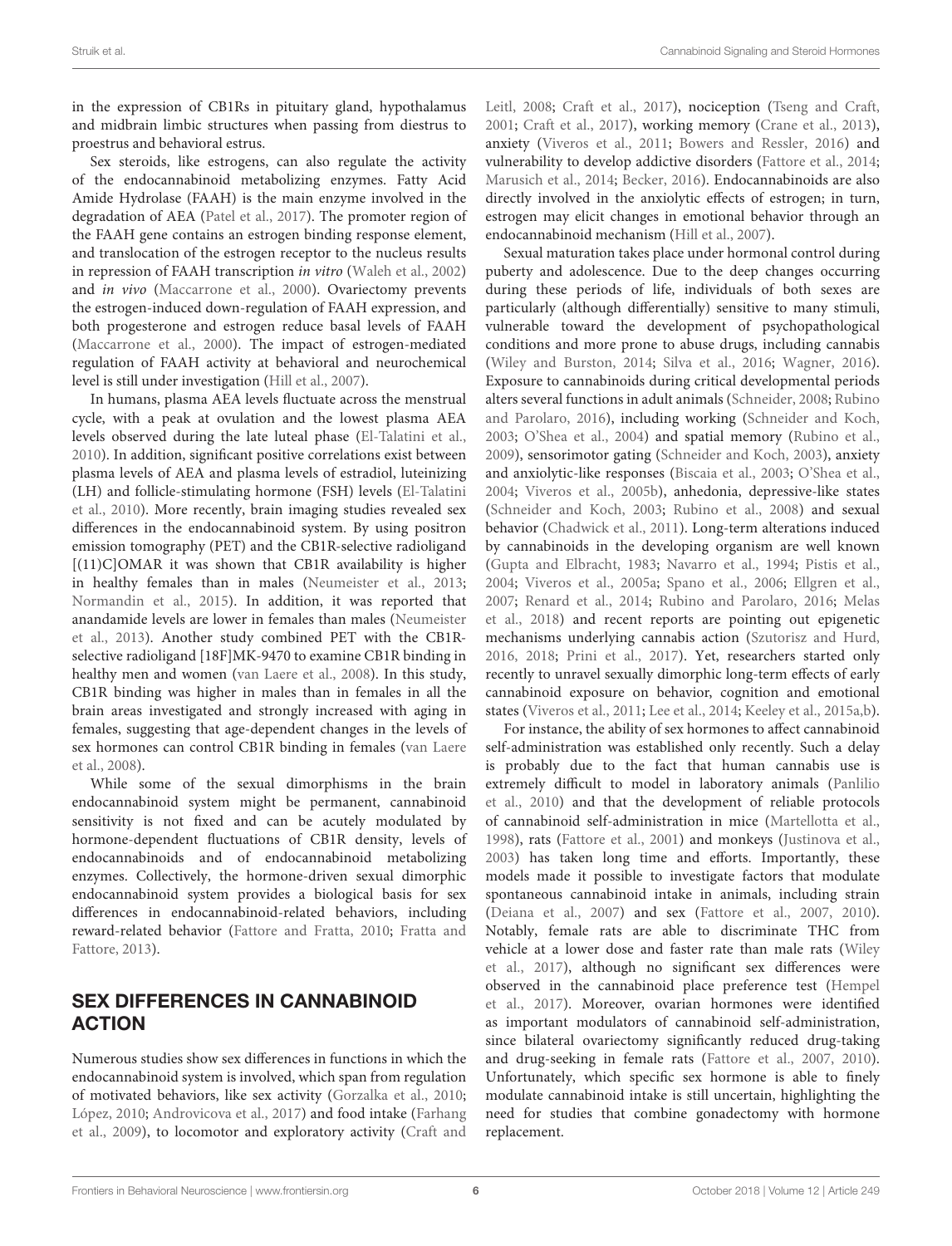The effects of hormonal fluctuation during the menstrual cycle on the responses to drugs of abuse have been consistently investigated [\(Terner and de Wit,](#page-12-28) [2006;](#page-12-28) [Carroll et al.,](#page-8-26) [2015;](#page-8-26) [Weinberger et al.,](#page-13-22) [2015\)](#page-13-22). Yet, the influence of sex hormones and menstrual cycle on the subjective and objective effects of marijuana has only been occasionally studied in female smokers. For example, [Griffin et al.](#page-10-23) [\(1986\)](#page-10-23) found no effect of the specific phase of the menstrual cycle on marijuana intake, a finding consistent with the negative results reported by [Lex et al.](#page-10-24) [\(1984\)](#page-10-24) which monitored cannabis-induced changes in pulse rate and mood in women during the follicular, ovulatory and luteal phases of the cycle. These earlier studies, however, failed to detect strong hormonal-dependent effects of marijuana intake along the menstrual cycle, and more controlled studies are needed before reaching any definitive conclusion on hormonal influences on cannabinoid use and sensitivity.

## (ENDO)CANNABINOIDS, SEX HORMONES AND DOPAMINE

Sex hormones have been found to be important modulators of several drugs of abuse [\(Lynch et al.,](#page-11-30) [2000;](#page-11-30) [Carroll et al.,](#page-8-27) [2004;](#page-8-27) [Fattore et al.,](#page-9-19) [2007,](#page-9-19) [2008;](#page-9-13) [Lynch,](#page-11-31) [2008;](#page-11-31) [Carroll and Lynch,](#page-8-28) [2016;](#page-8-28) [Swalve et al.,](#page-12-29) [2016\)](#page-12-29). Estradiol and progesterone rapidly induce changes in dopaminergic signaling within the dorsal striatum and nucleus accumbens of female rats [\(Becker,](#page-8-29) [1999\)](#page-8-29), effects that are important for the regulation of normal physiological states and relevant reproductive behaviors [\(Yoest et al.,](#page-13-23) [2018\)](#page-13-23). While the enhancing effect of ovarian hormones on drug craving has been traditionally attributed to estrogens (even in view of their ability to elicit direct dopamine release in the brain), it was suggested that progesterone, rather than estradiol, is responsible for the reducing effect on drug-seeking behavior [\(Feltenstein and See,](#page-9-31) [2007;](#page-9-31) [Feltenstein et al.,](#page-9-32) [2009;](#page-9-32) [Carroll and Lynch,](#page-8-28) [2016\)](#page-8-28).

As discussed above, brain CB1R distribution, synthesis of endogenous cannabinoids and activity of enzymes involved in cannabinoid metabolism (turnover) are significantly affected by sex hormones. At systems level, hormone-dependent differences and fluctuations in cannabinoid function may directly affect the activity of brain neurotransmitters and structures involved in cognitive and emotional aspects of motivated behaviors [\(Schultz,](#page-12-30) [1997;](#page-12-30) [Berridge and Robinson,](#page-8-30) [1998;](#page-8-30) [Ikemoto and](#page-10-25) [Panksepp,](#page-10-25) [1999;](#page-10-25) [Salamone and Correa,](#page-12-31) [2002;](#page-12-31) [Goto and Grace,](#page-10-26) [2005;](#page-10-26) [Cheng and Feenstra,](#page-8-31) [2006;](#page-8-31) [Di Chiara and Bassareo,](#page-9-33) [2007;](#page-9-33) [Berridge et al.,](#page-8-32) [2009\)](#page-8-32), like feeding [\(Melis et al.,](#page-11-32) [2007;](#page-11-32) [Bassareo](#page-8-33) [et al.,](#page-8-33) [2015;](#page-8-33) [Fois et al.,](#page-9-34) [2016;](#page-9-34) [Coccurello and Maccarrone,](#page-8-34) [2018;](#page-8-34) [Contini et al.,](#page-8-35) [2018\)](#page-8-35) and sexual behavior [\(Pfaus et al.,](#page-12-32) [1990;](#page-12-32) [Pfaus and Everitt,](#page-12-33) [1995;](#page-12-33) [Sanna et al.,](#page-12-34) [2015,](#page-12-34) [2017\)](#page-12-35) as well as psychopathological states [\(Dunlop and Nemeroff,](#page-9-35) [2007;](#page-9-35) [Maia and Frank,](#page-11-33) [2017\)](#page-11-33) and addiction-like behaviors [\(Everitt](#page-9-36) [and Robbins,](#page-9-36) [2005,](#page-9-36) [2016\)](#page-9-37). Such a modulation can happen (i) by a direct interaction of the cannabinoid system with the mesolimbic dopaminergic system, the core component of the neurobiological substrates at the basis of motivated behavior [\(Gardner,](#page-9-38) [2005;](#page-9-38) [Fadda et al.,](#page-9-39) [2006;](#page-9-39) [Lecca et al.,](#page-10-27) [2006;](#page-10-27) [Zangen](#page-13-24) [et al.,](#page-13-24) [2006;](#page-13-24) [Melis and Pistis,](#page-11-34) [2007;](#page-11-34) [Panagis et al.,](#page-11-35) [2014;](#page-11-35) [Bloomfield](#page-8-36)

[et al.,](#page-8-36) [2016;](#page-8-36) [Maldonado et al.,](#page-11-36) [2006\)](#page-11-36), or (ii) by indirect actions in limbic areas (e.g., hippocampus, amygdala, PFC) strictly interconnected with mesolimbic dopaminergic neurons through (mainly) glutamatergic projections to the ventral tegmental area and nucleus accumbens [\(Laviolette and Grace,](#page-10-28) [2006;](#page-10-28) [Laviolette,](#page-10-29) [2017\)](#page-10-29). Sex hormones can modulate cannabinoid influence on motivated behaviors and stress responses by acting also at the level of several hypothalamic nuclei [\(Cota,](#page-8-37) [2008\)](#page-8-37).

The leading hypothesis that sex steroids and (endo)cannabinoid actions can converge on the dopaminergic mesolimbic system to regulate important motivational aspects in a sexually dimorphic manner deserves further confirmation. To date, it explains interactions of cannabinoids and sex hormones only at the level of specific brain systems, while most of the information at molecular and genetic/epigenetic level are still missing, although initial efforts in this direction have begun to fill the gap (see for example [Mani et al.,](#page-11-16) [2001;](#page-11-16) [Gammon et al.,](#page-9-18) [2005;](#page-9-18) [Szutorisz and Hurd,](#page-12-25) [2016,](#page-12-25) [2018;](#page-12-26) [Prini et al.,](#page-12-27) [2017;](#page-12-27) [Rosas](#page-12-36) [et al.,](#page-12-36) [2018\)](#page-12-36). Furthermore, this hypothesis takes into account almost exclusively the cannabinoid effects mediated by central CB1Rs, but CB2Rs may also play a part through their actions on brain dopamine systems [\(Liu et al.,](#page-10-30) [2017\)](#page-10-30). The importance of sex hormones in modulating drug sensitivity is further supported by studies that have shown a clear association between exposure to synthetic male steroids and drug sensitivity.

#### ANABOLIC-ANDROGENIC STEROIDS AND CANNABINOID ACTION

Anabolic-androgenic steroids are synthetic derivatives of the male hormone testosterone and are used therapeutically for the treatment of various diseases including hypogonadism, angioedema, anemia, osteoporosis, and muscle wasting [\(Basaria](#page-8-38) [et al.,](#page-8-38) [2001\)](#page-8-38). Non-medical use of AAS is often observed among professional and non-professional athletes in order to improve physical appearance and enhance performance [\(Sagoe et al.,](#page-12-37) [2014\)](#page-12-37). Global lifetime prevalence rate of non-medical AAS use is estimated to be 3.3% [\(Sagoe et al.,](#page-12-37) [2014\)](#page-12-37). AAS doses used for non-medical purposes are typically much higher  $(10-100\times)$  than doses for medical use and are associated with several physical and psychological side effects [\(Hartgens and Kuipers,](#page-10-31) [2004\)](#page-10-31). Physical side effects that have been observed after use of AAS include infertility, baldness, breast development, severe acne, high blood pressure, blood clots, heart attack, and stroke [\(Hartgens and](#page-10-31) [Kuipers,](#page-10-31) [2004\)](#page-10-31). Possible psychological consequences of AAS use are increased aggression, anxiety, and depression [\(Hartgens and](#page-10-31) [Kuipers,](#page-10-31) [2004\)](#page-10-31). Clinical and epidemiological data show that AAS are often co-abused with addictive substances, including cannabis [\(DuRant et al.,](#page-9-40) [1995;](#page-9-40) [Arvary and Pope,](#page-8-39) [2000;](#page-8-39) [Kanayama et al.,](#page-10-32) [2003\)](#page-10-32). Several reasons might explain why polypharmacy occurs in more than 95% AAS users [\(Parkinson and Evans,](#page-11-37) [2006\)](#page-11-37). First, AAS users are known to take other drugs to counteract adverse side but they might also have a higher sensitivity toward substance abuse. Alternatively, AAS might have direct effects on various components of the brain reward system which alters the sensitivity of users toward other drugs of abuse.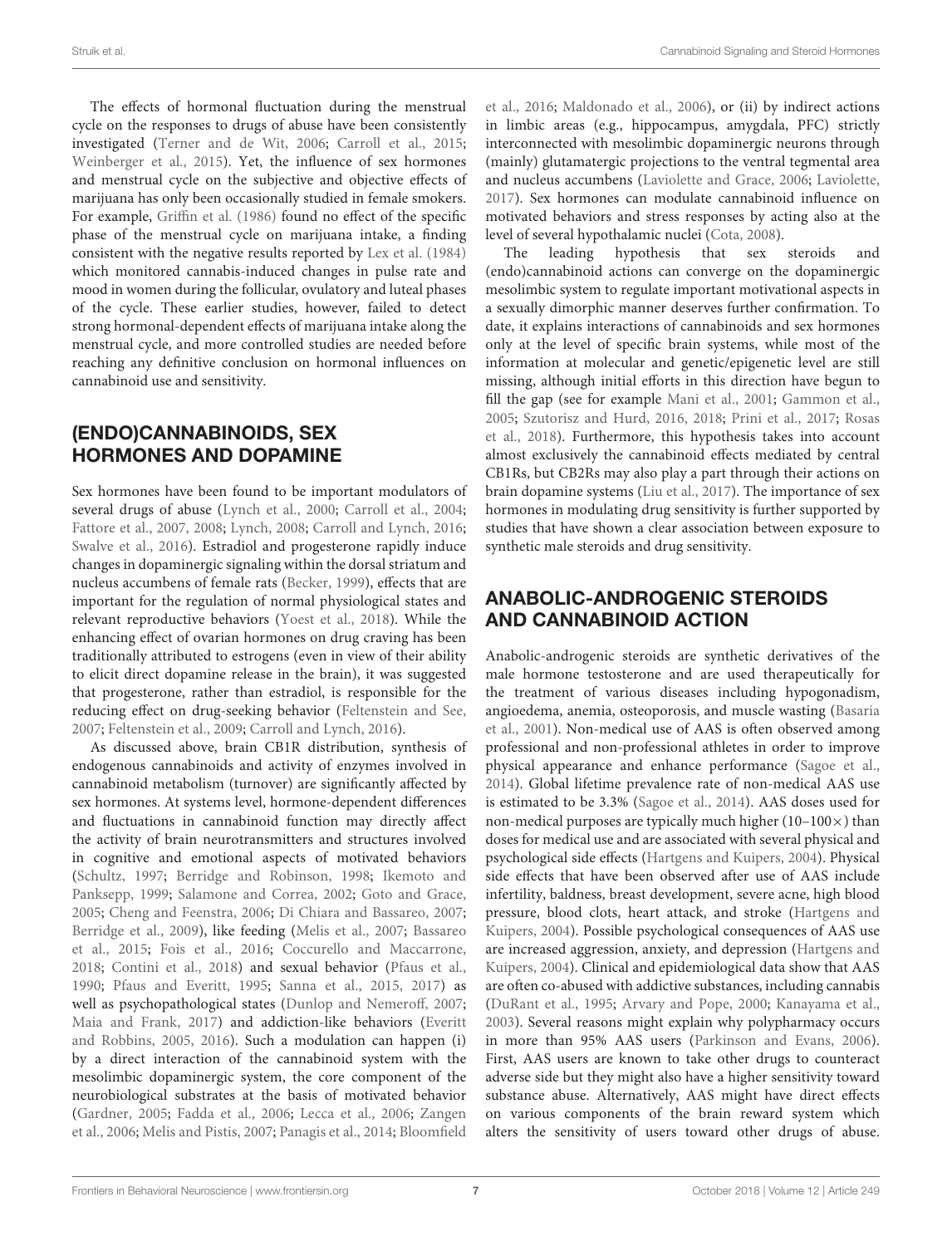Use of high doses of AAS can lead to addiction, which makes it conceivable that AAS are able to modulate the brain reward system [\(Kanayama et al.,](#page-10-33) [2009\)](#page-10-33). Although part of the rewarding effects of AAS might be derived from their effects on physical appearance, animal studies have shown that testosterone and other AAS can induce conditioned place preference in a dopamine receptor-dependent manner [\(Arnedo et al.,](#page-8-40) [2000;](#page-8-40) [Schroeder and Packard,](#page-12-38) [2000;](#page-12-38) [Parrilla-Carrero et al.,](#page-11-38) [2009\)](#page-11-38) and increase self-administration behavior [\(Clark et al.,](#page-8-41) [1996;](#page-8-41) [Wood,](#page-13-25) [2004\)](#page-13-25). In addition to their effects on reward-related behavior, AAS cause molecular and neurochemical changes in the dopaminergic, serotonergic and opioid neurotransmitter systems [\(Johansson et al.,](#page-10-34) [1997;](#page-10-34) [Kindlundh et al.,](#page-10-35) [2001;](#page-10-35) [Zotti et al.,](#page-13-26) [2014\)](#page-13-26) and alter the behavioral effects of different types of drugs [\(Kurling,](#page-10-36) [2008;](#page-10-36) [Kurling-Kailanto,](#page-10-37) [2010;](#page-10-37) [Kailanto,](#page-10-38) [2011\)](#page-10-38).

Studies investigating the effects of AAS exposure on cannabinoid sensitivity are scarce at present. It was shown that testosterone significantly reduces THC-induced locomotor suppression or catalepsy in gonadectomized males [\(Craft and](#page-8-20) [Leitl,](#page-8-20) [2008;](#page-8-20) [Craft et al.,](#page-8-19) [2017\)](#page-8-19) and that chronic exposure to nandrolone, a derivative of testosterone also known as 19 nortestosterone (**[Figure 2](#page-2-0)**), blocked THC-induced conditioned place preference in rats [\(Célérier et al.,](#page-8-17) [2006\)](#page-8-17). Further, we recently reported that chronic treatment of rats with nandrolone does not alter CB1R levels or function in several reward-related brain areas. However, when chronic nandrolone treatment is followed by cannabinoid self-administration, we observed a strong decrease in CB1R function in the hippocampus and a significant increase in cannabinoid intake [\(Struik et al.,](#page-12-1) [2017\)](#page-12-1). Given the profound effects that AAS have on various aspects of the molecular machinery of the brain reward system, it might come as no surprise that AAS also interfere with the rewarding properties of drugs of abuse, including cannabinoids.

Altogether, studies available so far suggest that AAS can have a repressing effect on the brain reward system, a notion that is strengthened by the observation that AAS reduce druginduced neurochemical and behavioral effects of amphetamine, MDMA, THC, and cocaine, and increase voluntary alcohol and cannabinoid drug intake [\(Mhillaj et al.,](#page-11-39) [2015\)](#page-11-39). The hypothesized AAS-induced suppression of the reward system might result in the use of higher doses of drugs, which is associated with a higher addiction risk. It would be intriguing to find out to what extent blockade of steroid hormone activity contributes to prevent the repressive effect of these hormones in the reward system. Further studies are needed also to assess whether or not AAS can act as

#### **REFERENCES**

- <span id="page-7-1"></span>Agrawal, A., and Lynskey, M. T. (2006). The genetic epidemiology of cannabis use, abuse and dependence. Addiction 101, 801–812. [doi: 10.1111/j.1360-0443.2006.](https://doi.org/10.1111/j.1360-0443.2006.01399.x) [01399.x](https://doi.org/10.1111/j.1360-0443.2006.01399.x)
- <span id="page-7-2"></span>Agrawal, A., Lynskey, M. T., Hinrichs, A., Grucza, R., Saccone, S. F., Krueger, R., et al. (2011). A genome-wide association study of DSM-IV cannabis dependence. Addict. Biol. 16, 514–518. [doi: 10.1111/j.1369-1600.2010.00255.x](https://doi.org/10.1111/j.1369-1600.2010.00255.x)
- <span id="page-7-0"></span>American Psychiatric and Association (2013). Diagnostic and Statistical Manual of Mental Disorders, 5th Edn. Washington, DC: American Psychiatric and Association.

gateway drugs and lead to CUD and to better understand how they can impinge upon the endocannabinoid signaling within the brain.

### **CONCLUSION**

Cannabis is the most commonly used illicit drug worldwide and its use is associated with multiple adverse health effect including the risk of addiction. Identifying factors involved in cannabis use and abuse is critical for optimizing evidence-based prevention and treatment protocols. Similarly to other drugs of abuse, the prevalence of cannabis use and addiction differs between males and females, suggesting that sex is an important modulator of cannabinoid sensitivity. Accumulating evidence shows that the endocannabinoid system is sexually dimorphic and that sex hormones play a key role. Hormone-driven differentiation of the endocannabinoid system seems to provide a biological basis for sex differences in endocannabinoid-related behaviors, including reward-related behaviors. While sex differences in cannabinoid action are being increasingly studied in animals, controlled human studies are still limited. The endocannabinoid system is, for its intrinsic characteristics, a privileged target of the actions of both sex and anabolic-androgenic steroid hormones at different levels and, in turn, it can modulate the activity of sex hormones (**[Table 1](#page-3-0)**). The observation that exposure to AAS causes dysfunction of the brain reward pathway in rats points to a potential risk factor for initiation of cannabis use, maintenance of regular use and development of CUD. The cross talk between endocannabinoid signaling and steroid hormones can occur differently in males and females, and many questions about underlying mechanisms remain unanswered, demanding further research in the field in an attempt to elucidate the basis of the sex differences often observed in cannabinoid sensitivity.

## AUTHOR CONTRIBUTIONS

DS has developed the original idea and wrote the Introduction and the parts related to the risk factors for cannabis use and anabolic-androgenic steroids. FS wrote the parts related to sexual behavior, gonadal hormones, and dopamine-cannabinoid interactions. LF has developed the original idea, wrote the parts related to brain sexual dimorphisms and sex/gender differences and coordinated the work structuring of the different parts. All authors have approved the final version of the review.

- <span id="page-7-5"></span>Androvicova, R., Horacek, J., Stark, T., Drago, F., and Micale, V. (2017). Endocannabinoid system in sexual motivational processes: Is it a novel therapeutic horizon? Pharmacol. Res. 115, 200–208. [doi: 10.1016/j.phrs.2016.](https://doi.org/10.1016/j.phrs.2016.11.021) [11.021](https://doi.org/10.1016/j.phrs.2016.11.021)
- <span id="page-7-4"></span>Antinori, S., and Fattore, L. (2017). "How CB1 receptor activity and distribution contribute to make the male and female brain different toward cannabinoidinduced effects," in Endocannabinoids and Lipid Mediators in Brain Functions, ed. M. Melis (Berlin: Springer), 27–51.
- <span id="page-7-3"></span>Argiolas, A., and Melis, M. R. (2013). Neuropeptides and central control of sexual behavior from the past to the present: a review. Prog. Neurobiol. 108, 80–107. [doi: 10.1016/j.pneurobio.2013.06.006](https://doi.org/10.1016/j.pneurobio.2013.06.006)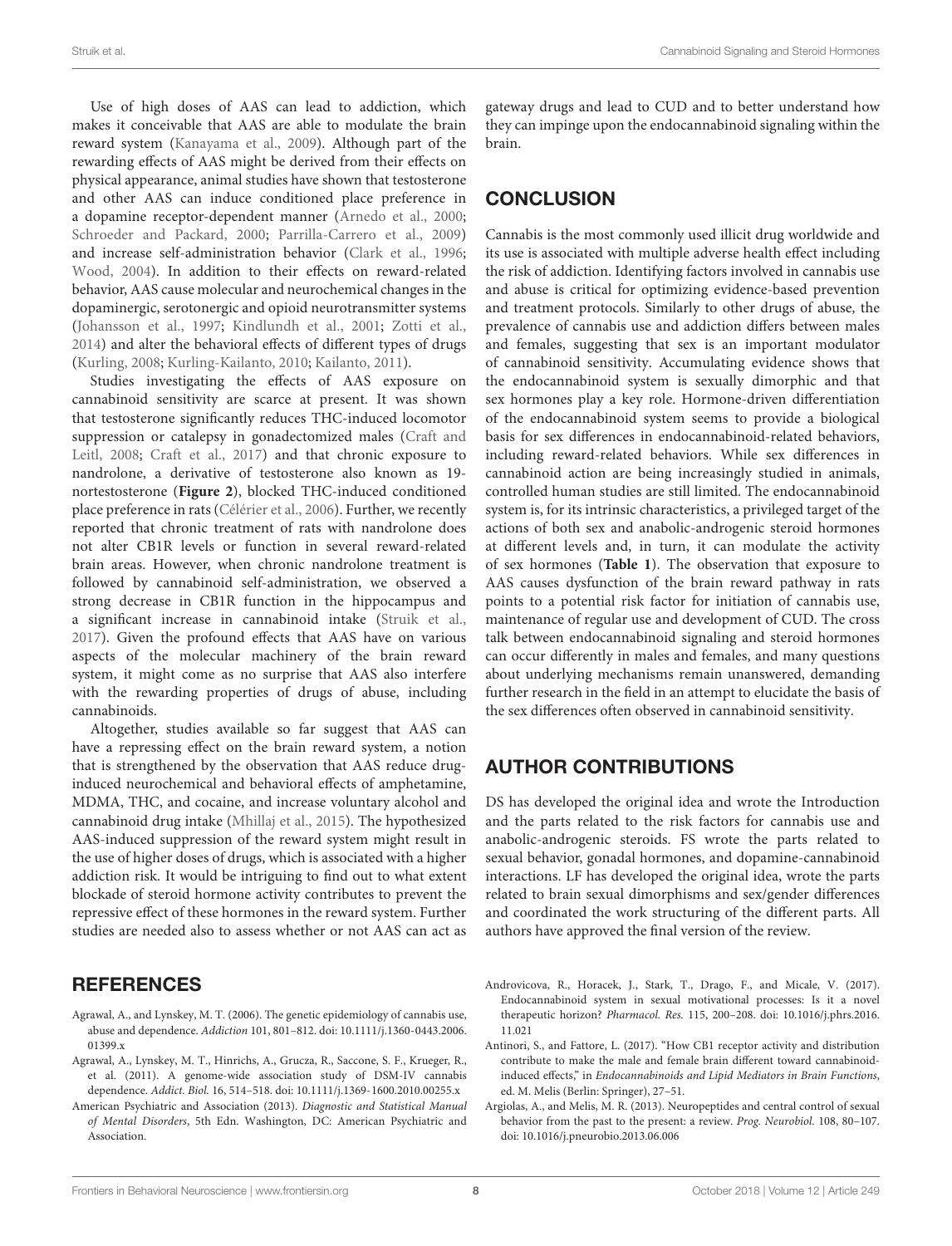- <span id="page-8-40"></span>Arnedo, M. T., Salvador, A., Martinez-Sanchis, S., and Gonzalez-Bono, E. (2000). Rewarding properties of testosterone in intact male mice: a pilot study. Pharmacol. Biochem. Behav. 65, 327–332. [doi: 10.1016/S0091-3057\(99\)00189-6](https://doi.org/10.1016/S0091-3057(99)00189-6)
- <span id="page-8-6"></span>Arnold, A. P., and Breedlove, S. M. (1985). Organizational and activational effects of sex steroids on brain and behavior: a reanalysis. Horm. Behav. 19, 469–498. [doi: 10.1016/0018-506X\(85\)90042-X](https://doi.org/10.1016/0018-506X(85)90042-X)
- <span id="page-8-39"></span>Arvary, D., and Pope, H. G. Jr. (2000). Anabolic-androgenic steroids as a gateway to opioid dependence. N. Engl. J. Med. 342:1532. [doi: 10.1056/](https://doi.org/10.1056/NEJM200005183422018) [NEJM200005183422018](https://doi.org/10.1056/NEJM200005183422018)
- <span id="page-8-13"></span>Ayalon, D., Nir, I., Cordova, T., Bauminger, S., Puder, M., Naor, Z., et al. (1977). Acute effect of delta1-tetrahydrocannabinol on the hypothalamo-pituitaryovarian axis in the rat. Neuroendocrinology 23, 31–42. [doi: 10.1159/000122652](https://doi.org/10.1159/000122652)
- <span id="page-8-38"></span>Basaria, S., Wahlstrom, J. T., and Dobs, A. S. (2001). Clinical review 138: anabolicandrogenic steroid therapy in the treatment of chronic diseases. J. Clin. Endocrinol. Metab. 86, 5108–5117. [doi: 10.1210/jcem.86.11.7983](https://doi.org/10.1210/jcem.86.11.7983)
- <span id="page-8-33"></span>Bassareo, V., Cucca, F., Frau, R., and Di Chiara, G. (2015). Differential activation of accumbens shell and core dopamine by sucrose reinforcement with nose poking and with lever pressing. Behav. Brain. Res. 294, 215–223. [doi: 10.1016/j.bbr.](https://doi.org/10.1016/j.bbr.2015.08.006) [2015.08.006](https://doi.org/10.1016/j.bbr.2015.08.006)
- <span id="page-8-8"></span>Beatty, W. W. (1979). Gonadal hormones and sex differences in non-reproductive behaviors in rodents: organizational and activational influences. Horm. Behav. 12, 112–163. [doi: 10.1016/0018-506X\(79\)90017-5](https://doi.org/10.1016/0018-506X(79)90017-5)
- <span id="page-8-29"></span>Becker, J. B. (1999). Gender differences in dopaminergic function in striatum and nucleus accumbens. Pharmacol. Biochem. Behav. 64, 803–812. [doi: 10.1016/](https://doi.org/10.1016/S0091-3057(99)00168-9) [S0091-3057\(99\)00168-9](https://doi.org/10.1016/S0091-3057(99)00168-9)
- <span id="page-8-7"></span>Becker, J. B. (2009). Sexual differentiation of motivation: a novel mechanism? Horm. Behav. 55, 646–654. [doi: 10.1016/j.yhbeh.2009.03.014](https://doi.org/10.1016/j.yhbeh.2009.03.014)
- <span id="page-8-23"></span>Becker, J. B. (2016). Sex differences in addiction. Dialogues Clin. Neurosci. 18, 395–402.
- <span id="page-8-5"></span>Becker, J. B., and Hu, M. (2008). Sex differences in drug abuse. Front. Neuroendocrinol. 29, 36–47. [doi: 10.1016/j.yfrne.2007.07.003](https://doi.org/10.1016/j.yfrne.2007.07.003)
- <span id="page-8-30"></span>Berridge, K. C., and Robinson, T. E. (1998). What is the role of dopamine in reward: hedonic impact, reward learning, or incentive salience? Brain Res. Rev. 28, 309–369. [doi: 10.1016/S0165-0173\(98\)00019-8](https://doi.org/10.1016/S0165-0173(98)00019-8)
- <span id="page-8-32"></span>Berridge, K. C., Robinson, T. E., and Aldridge, J. W. (2009). Dissecting components of reward: 'liking', 'wanting', and learning. Curr. Opin. Pharmacol. 9, 65–73. [doi: 10.1016/j.coph.2008.12.014](https://doi.org/10.1016/j.coph.2008.12.014)
- <span id="page-8-14"></span>Besch, N. F., Smith, C. G., Besch, P. K., and Kaufman, R. H. (1977). The effect of marihuana (delta- 9-tetrahydrocannabinol) on the secretion of luteinizing hormone in the ovariectomized rhesus monkey. Am. J. Obstet. Gynecol. 128, 635–642. [doi: 10.1016/0002-9378\(77\)90209-5](https://doi.org/10.1016/0002-9378(77)90209-5)
- <span id="page-8-24"></span>Biscaia, M., Marín, S., Fernández, B., Marco, E. M., Rubio, M., Guaza, C., et al. (2003). Chronic treatment with CP 55,940 during the peri-adolescent period differentially affects the behavioural responses of male and female rats in adulthood. Psychopharmacology 170, 301–308. [doi: 10.1007/s00213-003-1550-7](https://doi.org/10.1007/s00213-003-1550-7)
- <span id="page-8-36"></span>Bloomfield, M. A., Ashok, A. H., Volkow, N. D., and Howes, O. D. (2016). The effects of  $\Delta$ 9-tetrahydrocannabinol on the dopamine system. Nature 539, 369–377. [doi: 10.1038/nature20153](https://doi.org/10.1038/nature20153)
- <span id="page-8-11"></span>Bookout, A. L., Jeong, Y., Downes, M., Yu, R. T., Evans, R. M., and Mangelsdorf, D. J. (2006). Anatomical profiling of nuclear receptor expression reveals a hierarchical transcriptional network. Cell 126, 789–799. [doi: 10.1016/j.cell.2006.](https://doi.org/10.1016/j.cell.2006.06.049) [06.049](https://doi.org/10.1016/j.cell.2006.06.049)
- <span id="page-8-18"></span>Borgquist, A., Meza, C., and Wagner, E. J. (2015). The role of AMP-activated protein kinase in the androgenic potentiation of cannabinoid-induced changes in energy homeostasis. Am. J. Physiol. Endocrinol. Metab. 308, E482–E495. [doi: 10.1152/ajpendo.00421.2014](https://doi.org/10.1152/ajpendo.00421.2014)
- <span id="page-8-22"></span>Bowers, M. E., and Ressler, K. J. (2016). Sex-dependence of anxiety-like behavior in cannabinoid receptor 1 (Cnr1) knockout mice. Behav. Brain Res. 300, 65–69. [doi: 10.1016/j.bbr.2015.12.005](https://doi.org/10.1016/j.bbr.2015.12.005)
- <span id="page-8-16"></span>Bradshaw, H. B., Rimmerman, N., Krey, J. F., and Walker, J. M. (2006). Sex and hormonal cycle differences in rat brain levels of pain-related cannabimimetic lipid mediators. Am. J. Physiol. Regul. Integr. Comp. Physiol. 291, R349–R358. [doi: 10.1152/ajpregu.00933.2005](https://doi.org/10.1152/ajpregu.00933.2005)
- <span id="page-8-10"></span>Brown, T. T., and Dobs, A. S. (2002). Endocrine effects of marijuana. J. Clin. Pharmacol 42, 90S–96S. [doi: 10.1002/j.1552-4604.2002.tb06008.x](https://doi.org/10.1002/j.1552-4604.2002.tb06008.x)
- <span id="page-8-0"></span>Budney, A. J., Roffman, R., Stephens, R. S., and Walker, D. (2007). Marijuana dependence and its treatment. Addict. Sci. Clin. Pract. 4, 4–16. [doi: 10.1151/](https://doi.org/10.1151/ASCP07414) [ASCP07414](https://doi.org/10.1151/ASCP07414)
- <span id="page-8-1"></span>Busardò, F. P., Frati, P., Sanzo, M. D., Napoletano, S., Pinchi, E., Zaami, S., et al. (2015). The impact of nandrolone decanoate on the central nervous system. Curr. Neuropharmacol. 13, 122–131. [doi: 10.2174/1570159X13666141210225822](https://doi.org/10.2174/1570159X13666141210225822)
- <span id="page-8-9"></span>Busquets-Garcia, A., Soria-Gómez, E., Redon, B., Mackenbach, Y., Vallée, M., Chaouloff, F., et al. (2017). Pregnenolone blocks cannabinoid-induced acute psychotic-like states in mice. Mol. Psychiatry 22, 1594–1603. [doi: 10.1038/mp.](https://doi.org/10.1038/mp.2017.4) [2017.4](https://doi.org/10.1038/mp.2017.4)
- <span id="page-8-26"></span>Carroll, H. A., Lustyk, M. K., and Larimer, M. E. (2015). The relationship between alcohol consumption and menstrual cycle: a review of the literature. Arch. Womens Ment. Health 18, 773–781. [doi: 10.1007/s00737-015-0568-2](https://doi.org/10.1007/s00737-015-0568-2)
- <span id="page-8-28"></span>Carroll, M. E., and Lynch, W. J. (2016). How to study sex differences in addiction using animal models. Addict. Biol. 21, 1007–1029. [doi: 10.1111/adb.](https://doi.org/10.1111/adb.12400) [12400](https://doi.org/10.1111/adb.12400)
- <span id="page-8-27"></span>Carroll, M. E., Lynch, W. J., Roth, M. E., Morgan, A. D., and Cosgrove, K. P. (2004). Sex and estrogen influence drug abuse. Trends Pharmacol. Sci. 25, 273–279. [doi: 10.1016/j.tips.2004.03.011](https://doi.org/10.1016/j.tips.2004.03.011)
- <span id="page-8-21"></span>Castelli, M. P., Fadda, P., Casu, A., Spano, M. S., Casti, A., Fratta, W., et al. (2014). Male and female rats differ in brain cannabinoid CB1 receptor density and function and in behavioural traits predisposing to drug addiction: effect of ovarian hormones. Curr. Pharm. Des. 20, 2100–2113. [doi: 10.2174/](https://doi.org/10.2174/13816128113199990430) [13816128113199990430](https://doi.org/10.2174/13816128113199990430)
- <span id="page-8-17"></span>Célérier, E., Ahdepil, T., Wikander, H., Berrendero, F., Nyberg, F., and Maldonado, R. (2006). Influence of the anabolic-androgenic steroid nandrolone on cannabinoid dependence. Neuropharmacology 50, 788–806. [doi: 10.1016/j.](https://doi.org/10.1016/j.neuropharm.2005.11.017) [neuropharm.2005.11.017](https://doi.org/10.1016/j.neuropharm.2005.11.017)
- <span id="page-8-25"></span>Chadwick, B., Saylor, A. J., and López, H. H. (2011). Adolescent cannabinoid exposure attenuates adult female sexual motivation but does not alter adulthood CB1R expression or estrous cyclicity. Pharmacol. Biochem. Behav. 100, 157–164. [doi: 10.1016/j.pbb.2011.07.006](https://doi.org/10.1016/j.pbb.2011.07.006)
- <span id="page-8-12"></span>Chakravarty, I., Sheth, A. R., and Ghosh, J. J. (1975). Effect of acute delta9 tetrahydrocannabinol treatment on serum luteinizing hormone and prolactin levels in adult female rats. Fertil. Steril. 26, 947–948. [doi: 10.1016/S0015-](https://doi.org/10.1016/S0015-0282(16)41364-6) [0282\(16\)41364-6](https://doi.org/10.1016/S0015-0282(16)41364-6)
- <span id="page-8-15"></span>Chakravarty, I., Sheth, P. R., Sheth, A. R., and Ghosh, J. J. (1982). Delta-9 tetrahydrocannabinol: its effect on hypothalamo-pituitary system in male rats. Arch. Androl. 8, 25–27. [doi: 10.3109/01485018208987014](https://doi.org/10.3109/01485018208987014)
- <span id="page-8-31"></span>Cheng, J. J., and Feenstra, G. P. (2006). Individual differences in dopamine efflux in nucleus accumbens shell and core during instrumental learning. Learn. Mem. 13, 168–177. [doi: 10.1101/lm.1806](https://doi.org/10.1101/lm.1806)
- <span id="page-8-41"></span>Clark, A. S., Lindenfeld, R. C., and Gibbons, C. H. (1996). Anabolic-androgenic steroids andbrain reward. Pharmacol. Biochem. Behav. 53, 741–745. [doi: 10.](https://doi.org/10.1016/0091-3057(95)02082-9) [1016/0091-3057\(95\)02082-9](https://doi.org/10.1016/0091-3057(95)02082-9)
- <span id="page-8-34"></span>Coccurello, R., and Maccarrone, M. (2018). Hedonic eating and the "Delicious Circle": from lipid-derived mediators to brain dopamine and back. Front. Neurosci. 12:271. [doi: 10.3389/fnins.2018.00271](https://doi.org/10.3389/fnins.2018.00271)
- <span id="page-8-35"></span>Contini, A., Sanna, F., Maccioni, P., Colombo, G., and Argiolas, A. (2018). Comparison between male and female rats in a model of self-administration of a chocolate-flavored beverage: Behavioral and neurochemical studies. Behav. Brain Res. 344, 28–41. [doi: 10.1016/j.bbr.2018.02.004](https://doi.org/10.1016/j.bbr.2018.02.004)
- <span id="page-8-3"></span>Cooper, Z. D., and Craft, R. M. (2017). Sex-dependent effects of cannabis and cannabinoids: a translational perspective. Neuropsychopharmacology 43, 34–51. [doi: 10.1038/npp.2017.140](https://doi.org/10.1038/npp.2017.140)
- <span id="page-8-4"></span>Cooper, Z. D., and Haney, M. (2014). Investigation of sex-dependent effects of cannabis in daily cannabis smokers. Drug Alcohol Depend. 136, 85–91. [doi:](https://doi.org/10.1016/j.drugalcdep.2013.12.013) [10.1016/j.drugalcdep.2013.12.013](https://doi.org/10.1016/j.drugalcdep.2013.12.013)
- <span id="page-8-37"></span>Cota, D. (2008). The role of the endocannabinoid system in the regulation of hypothalamic-pituitary-adrenal axis activity. J. Neuroendocrinol. 20, 35–38. [doi:](https://doi.org/10.1111/j.1365-2826.2008.01673.x) [10.1111/j.1365-2826.2008.01673.x](https://doi.org/10.1111/j.1365-2826.2008.01673.x)
- <span id="page-8-2"></span>Courtney, K. E., Mejia, M. H., and Jacobus, J. (2017). Longitudinal studies on the etiology of cannabis use disorder: a review. Curr. Addict. Rep. 4, 43–52. [doi: 10.1007/s40429-017-0133-3](https://doi.org/10.1007/s40429-017-0133-3)
- <span id="page-8-19"></span>Craft, R. M., Haas, A. E., Wiley, J. L., Yu, Z., and Clowers, B. H. (2017). Gonadal hormone modulation of  $\Delta$ 9-tetrahydrocannabinol-induced antinociception and metabolism in female versus male rats. Pharmacol. Biochem. Behav. 152, 36–43. [doi: 10.1016/j.pbb.2016.09.006](https://doi.org/10.1016/j.pbb.2016.09.006)
- <span id="page-8-20"></span>Craft, R. M., and Leitl, M. D. (2008). Gonadal hormone modulation of the behavioral effects of Delta9-tetrahydrocannabinol in male and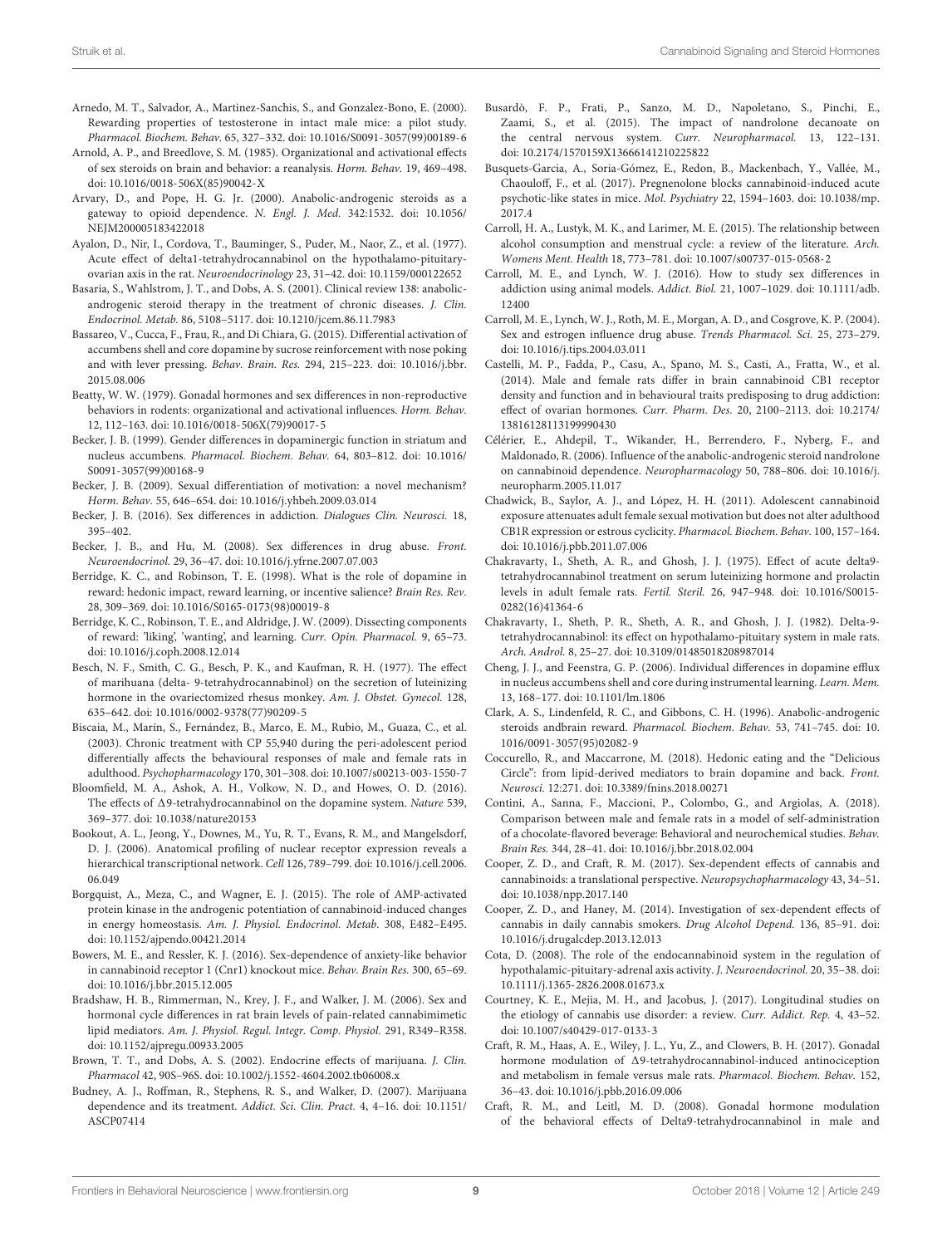female rats. Eur. J. Pharmacol. 578, 37–42. [doi: 10.1016/j.ejphar.2007.](https://doi.org/10.1016/j.ejphar.2007.09.004) [09.004](https://doi.org/10.1016/j.ejphar.2007.09.004)

- <span id="page-9-21"></span>Craft, R. M., Marusich, J. A., and Wiley, J. L. (2013). Sex differences in cannabinoid pharmacology: a reflection of differences in the endocannabinoid system? Life Sci. 92, 476–481. [doi: 10.1016/j.lfs.2012.06.009](https://doi.org/10.1016/j.lfs.2012.06.009)
- <span id="page-9-26"></span>Crane, N. A., Schuster, R. M., Fusar-Poli, P., and Gonzalez, R. (2013). Effects of cannabis on neurocognitive functioning: recent advances, neurodevelopmental influences, and sex differences. Neuropsychol. Rev. 23, 117–137. [doi: 10.1007/](https://doi.org/10.1007/s11065-012-9222-1) [s11065-012-9222-1](https://doi.org/10.1007/s11065-012-9222-1)
- <span id="page-9-12"></span>Cuttler, C., Mischley, L. K., and Sexton, M. (2016). Sex differences in cannabis use and effects: a cross-sectional survey of cannabis users. Cannabis Cannabinoid. Res. 1, 166–175. [doi: 10.1089/can.2016.0010](https://doi.org/10.1089/can.2016.0010)
- <span id="page-9-16"></span>Dalterio, S., Mayfield, D. L., and Bartke, A. (1983). Effects of delta-9-THC on plasma hormone levels in female mice. Subst. Alcohol Actions Misuse 4, 339–345.
- <span id="page-9-7"></span>Davis, C., and Fattore, L. (2015). "Gender differences in cannabinoid addiction and dependence," in Cannabinoid Modulation of Emotion, Memory, and Motivation, eds P. Campolongo, and L. Fattore (Berlin: Springer), 283–325. [doi: 10.1007/](https://doi.org/10.1007/978-1-4939-2294-9_12) [978-1-4939-2294-9\\_12](https://doi.org/10.1007/978-1-4939-2294-9_12)
- <span id="page-9-3"></span>De Luca, M. A., and Fattore, L. (2018). Therapeutic use of synthetic cannabinoids: still an open issue? Clin. Ther. [doi: 10.1016/j.clinthera.2018.08.002](https://doi.org/10.1016/j.clinthera.2018.08.002) [Epub ahead of print].
- <span id="page-9-30"></span>Deiana, S., Fattore, L., Spano, M. S., Cossu, G., Porcu, E., Fadda, P., et al. (2007). Strain and schedule-dependent differences in the acquisition, maintenance and extinction of intravenous cannabinoid self-administration in rats. Neuropharmacology 52, 646–654. [doi: 10.1016/j.neuropharm.2006.09.007](https://doi.org/10.1016/j.neuropharm.2006.09.007)
- <span id="page-9-33"></span>Di Chiara, G., and Bassareo, V. (2007). Reward system and addiction: what dopamine does and doesn't do. Curr. Opin. Pharmacol. 7, 69–76. [doi: 10.1016/](https://doi.org/10.1016/j.coph.2006.11.003) [j.coph.2006.11.003](https://doi.org/10.1016/j.coph.2006.11.003)
- <span id="page-9-9"></span>Distel, M. A., Vink, J. M., Bartels, M., van Beijsterveldt, C. E., Neale, M. C., and Boomsma, D. I. (2011). Age moderates non-genetic influences on the initiation of cannabis use: a twin-sibling study in Dutch adolescents and young adults. Addiction 106, 1658–1666. [doi: 10.1111/j.1360-0443.2011.03465.x](https://doi.org/10.1111/j.1360-0443.2011.03465.x)
- <span id="page-9-35"></span>Dunlop, B. W., and Nemeroff, C. B. (2007). The role of dopamine in the pathophysiology of depression. Arch. Gen. Psychiatry 64, 327–337. [doi: 10.1001/](https://doi.org/10.1001/archpsyc.64.3.327) [archpsyc.64.3.327](https://doi.org/10.1001/archpsyc.64.3.327)
- <span id="page-9-40"></span>DuRant, R. H., Escobedo, L. G., and Heath, G. W. (1995). Anabolic-steroid use, strength training, and multiple drug use among adolescents in the United States. Pediatrics 96, 23–28.
- <span id="page-9-28"></span>Ellgren, M., Spano, S. M., and Hurd, Y. L. (2007). Adolescent cannabis exposure alters opiate intake and opioid limbic neuronal populations in adult rats. Neuropsychopharmacology 32, 607–615. [doi: 10.1038/sj.npp.1301127](https://doi.org/10.1038/sj.npp.1301127)
- <span id="page-9-23"></span>El-Talatini, M. R., Taylor, A. H., and Konje, J. C. (2010). The relationship between plasma levels of the endocannabinoid, anandamide, sex steroids, and gonadotrophins during the menstrual cycle. Fertil. Steril. 93, 1989–1996. [doi:](https://doi.org/10.1016/j.fertnstert.2008.12.033) [10.1016/j.fertnstert.2008.12.033](https://doi.org/10.1016/j.fertnstert.2008.12.033)
- <span id="page-9-6"></span>European Monitoring Centre for Drugs and Drug Addiction [EMCDDA] (2005). Differences in Patterns of Drug Use. (between )Women and Men 2005. Lisbon: EMCDDA.
- <span id="page-9-4"></span>European Monitoring Centre for Drugs and Drug Addiction [EMCDDA] (2013). Perspectives on Drugs: Synthetic Cannabinoids. (in )Europe. Luxembourg: Publications Office of the European Union.
- <span id="page-9-1"></span>European Monitoring Centre for Drugs and Drug Addiction [EMCDDA] (2017). European Drug Report 2017: Trends. (and )Developments. Luxembourg: Publications Office of the European Union.
- <span id="page-9-36"></span>Everitt, B. J., and Robbins, T. W. (2005). Neural systems of reinforcement for drug addiction: from actions to habits to compulsion. Nat. Neurosci. 8, 1481–1489. [doi: 10.1038/nn1579](https://doi.org/10.1038/nn1579)
- <span id="page-9-37"></span>Everitt, B. J., and Robbins, T. W. (2016). Drug addiction: updating actions to habits to compulsions ten years on. Annu. Rev. Psychol. 67, 23–50. [doi: 10.1146/](https://doi.org/10.1146/annurev-psych-122414-033457) [annurev-psych-122414-033457](https://doi.org/10.1146/annurev-psych-122414-033457)
- <span id="page-9-39"></span>Fadda, P., Scherma, M., Spano, M. S., Salis, P., Melis, V., Fattore, L., et al. (2006). Cannabinoid self-administration increases dopamine release in the nucleus accumbens. Neuroreport 17, 1629–1632. [doi: 10.1097/01.wnr.0000236853.](https://doi.org/10.1097/01.wnr.0000236853.40221.8e) [40221.8e](https://doi.org/10.1097/01.wnr.0000236853.40221.8e)
- <span id="page-9-25"></span>Farhang, B., Diaz, S., Tang, S. L., and Wagner, E. J. (2009). Sex differences in the cannabinoid regulation of energy homeostasis. Psychoneuroendocrinology 34, S237–S246. [doi: 10.1016/j.psyneuen.2009.04.007](https://doi.org/10.1016/j.psyneuen.2009.04.007)
- <span id="page-9-14"></span>Fattore, L. (2013). Considering gender in cannabinoid research: a step towards personalized treatment of marijuana addicts. Drug Test Anal. 5, 57–61. [doi: 10.1002/dta.1401](https://doi.org/10.1002/dta.1401)
- <span id="page-9-2"></span>Fattore, L. (2016). Synthetic cannabinoids-further evidence supporting the relationship between cannabinoids and psychosis. Biol. Psychiatry 79, 539–548. [doi: 10.1016/j.biopsych.2016.02.001](https://doi.org/10.1016/j.biopsych.2016.02.001)
- <span id="page-9-13"></span>Fattore, L., Altea, S., and Fratta, W. (2008). Sex differences in drug addiction: a review of animal and human studies. Womens Health 4, 51–65. [doi: 10.2217/](https://doi.org/10.2217/17455057.4.1.51) [17455057.4.1.51](https://doi.org/10.2217/17455057.4.1.51)
- <span id="page-9-29"></span>Fattore, L., Cossu, G., Martellotta, M. C., and Fratta, W. (2001). Intravenous selfadministration of the cannabinoid CB1 receptor agonist WIN 55,212-2 in rats. Psychopharmacology 156, 410–416. [doi: 10.1007/s002130100734](https://doi.org/10.1007/s002130100734)
- <span id="page-9-8"></span>Fattore, L., and Fratta, W. (2010). How important are sex differences in cannabinoid action? Br. J. Pharmacol. 160, 544–548. [doi: 10.1111/j.1476-5381.](https://doi.org/10.1111/j.1476-5381.2010.00776.x) [2010.00776.x](https://doi.org/10.1111/j.1476-5381.2010.00776.x)
- <span id="page-9-0"></span>Fattore, L., and Fratta, W. (2011). Beyond THC: the new generation of cannabinoid designer drugs. Front. Behav. Neurosci. 5:60. [doi: 10.3389/fnbeh.2011.00060](https://doi.org/10.3389/fnbeh.2011.00060)
- <span id="page-9-27"></span>Fattore, L., Melis, M., Fadda, P., and Fratta, W. (2014). Sex differences in addictive disorders. Front. Neuroendocrinol. 35, 272–284. [doi: 10.1016/j.yfrne.2014.](https://doi.org/10.1016/j.yfrne.2014.04.003) [04.003](https://doi.org/10.1016/j.yfrne.2014.04.003)
- <span id="page-9-19"></span>Fattore, L., Spano, M. S., Altea, S., Angius, F., Fadda, P., and Fratta, W. (2007). Cannabinoid self-administration in rats: sex differences and the influence of ovarian function. Br. J. Pharmacol. 152, 795–804. [doi: 10.1038/sj.bjp.0707465](https://doi.org/10.1038/sj.bjp.0707465)
- <span id="page-9-20"></span>Fattore, L., Spano, M. S., Altea, S., Fadda, P., and Fratta, W. (2010). Drugand cue-induced reinstatement of cannabinoid-seeking behaviour in male and female rats: influence of ovarian hormones. Br. J. Pharmacol. 160, 724–735. [doi: 10.1111/j.1476-5381.2010.00734.x](https://doi.org/10.1111/j.1476-5381.2010.00734.x)
- <span id="page-9-32"></span>Feltenstein, M. W., Byrd, E. A., Henderson, A. R., and See, R. E. (2009). Attenuation of cocaine-seeking by progesterone treatment in female rats. Psychoneuroendocrinology 34, 343–352. [doi: 10.1016/j.psyneuen.2008.09.014](https://doi.org/10.1016/j.psyneuen.2008.09.014)
- <span id="page-9-31"></span>Feltenstein, M. W., and See, R. E. (2007). Plasma progesterone levels and cocaineseeking in freely cycling female rats across the estrous cycle. Drug Alcohol Depend. 89, 183–189. [doi: 10.1016/j.drugalcdep.2006.12.017](https://doi.org/10.1016/j.drugalcdep.2006.12.017)
- <span id="page-9-34"></span>Fois, G. R., Fattore, L., Murineddu, G., Salis, A., Pintore, G., Asproni, B., et al. (2016). The novel cannabinoid antagonist SM-11 reduces hedonic aspect of food intake through a dopamine-dependent mechanism. Pharmacol. Res. 113, 108–115. [doi: 10.1016/j.phrs.2016.](https://doi.org/10.1016/j.phrs.2016.08.012) [08.012](https://doi.org/10.1016/j.phrs.2016.08.012)
- <span id="page-9-24"></span>Fratta, W., and Fattore, L. (2013). Molecular mechanisms of cannabinoid addiction. Curr. Opin. Neurobiol. 23, 487–492. [doi: 10.1016/j.conb.2013.](https://doi.org/10.1016/j.conb.2013.02.002) [02.002](https://doi.org/10.1016/j.conb.2013.02.002)
- <span id="page-9-5"></span>Freeman, T. P., and Winstock, A. R. (2015). Examining the profile of high-potency cannabis and its association with severity of cannabis dependence. Psychol. Med. 45, 3181–3189. [doi: 10.1017/S0033291715001178](https://doi.org/10.1017/S0033291715001178)
- <span id="page-9-22"></span>Freund, T. F., Katona, I., and Piomelli, D. (2003). Role of endogenous cannabinoids in synaptic signaling. Physiol. Rev. 83, 1017–1066. [doi: 10.1152/physrev.00004.](https://doi.org/10.1152/physrev.00004.2003) [2003](https://doi.org/10.1152/physrev.00004.2003)
- <span id="page-9-18"></span>Gammon, C. M., Freeman, G. M. Jr., Xie, W., Petersen, S. L., and Wetsel, W. C. (2005). Regulation of gonadotropin-releasing hormone secretion by cannabinoids. Endocrinology 146, 4491–4499. [doi: 10.1210/en.2004-1672](https://doi.org/10.1210/en.2004-1672)
- <span id="page-9-38"></span>Gardner, E. L. (2005). Endocannabinoid signaling system and brain reward: emphasis on dopamine. Pharmacol. Biochem. Behav. 81, 263–284. [doi: 10.1016/](https://doi.org/10.1016/j.pbb.2005.01.032) [j.pbb.2005.01.032](https://doi.org/10.1016/j.pbb.2005.01.032)
- <span id="page-9-10"></span>Gelernter, J., Panhuysen, C., Wilcox, M., Hesselbrock, V., Rounsaville, B., Poling, J., et al. (2006). Genomewide linkage scan for opioid dependence and related traits. Am. J. Hum. Genet. 78, 759–769. [doi: 10.1086/503631](https://doi.org/10.1086/503631)
- <span id="page-9-11"></span>Gerra, M. C., Jayanthi, S., Manfredini, M., Walther, D., Schroeder, J., Phillips, K. A., et al. (2018). Gene variants and educational attainment in cannabis use: mediating role of DNA methylation. Transl. Psychiatry 8:23. [doi: 10.1038/](https://doi.org/10.1038/s41398-017-0087-1) [s41398-017-0087-1](https://doi.org/10.1038/s41398-017-0087-1)
- <span id="page-9-17"></span>González, S., Bisogno, T., Wenger, T., Manzanares, J., Milone, A., Berrendero, F., et al. (2000). Sex steroid influence on cannabinoid CB(1) receptor mRNA and endocannabinoid levels in the anterior pituitary gland. Biochem. Biophys. Res. Commun. 270, 260–266. [doi: 10.1006/bbrc.2000.2406](https://doi.org/10.1006/bbrc.2000.2406)
- <span id="page-9-15"></span>Gordon, J. H., Bromley, B. L., Gorski, R. A., and Zimmermann, E. (1978). Delta9-tetrahydrocannahinol enhancement of lordosis behavior in estrogen treated female rats. Pharmacol. Biochem. Behav. 8, 603–608. [doi: 10.1016/0091-](https://doi.org/10.1016/0091-3057(78)90395-7) [3057\(78\)90395-7](https://doi.org/10.1016/0091-3057(78)90395-7)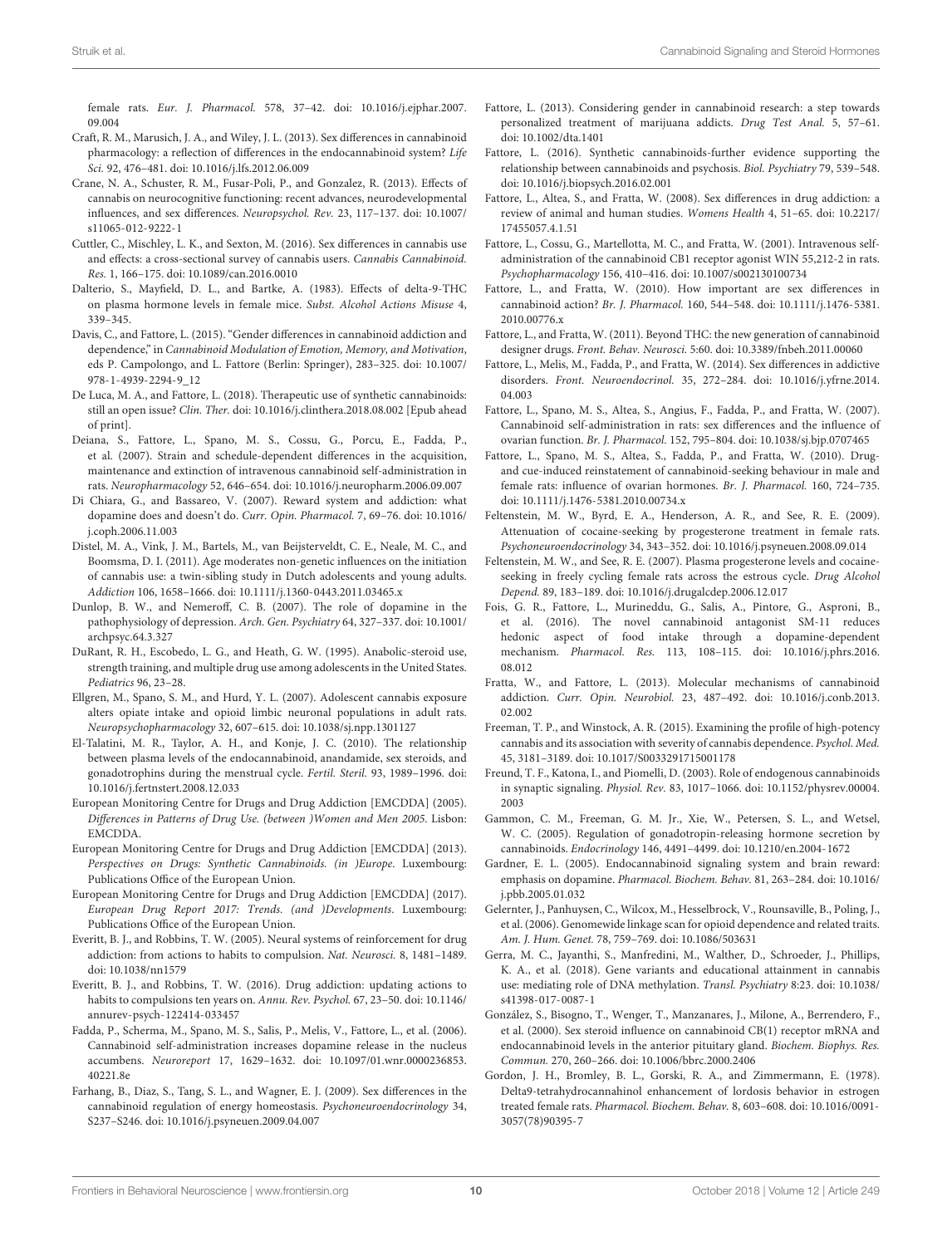- <span id="page-10-15"></span>Gorzalka, B. B., and Dang, S. S. (2012). Minireview: endocannabinoids and gonadal hormones: bidirectional interactions in physiology and behavior. Endocrinology 153, 1016–1024. [doi: 10.1210/en.2011-1643](https://doi.org/10.1210/en.2011-1643)
- <span id="page-10-14"></span>Gorzalka, B. B., Hill, M. N., and Chang, S. C. (2010). Male-female differences in the effects of cannabinoids on sexual behavior and gonadal hormone function. Horm. Behav. 58, 91–99. [doi: 10.1016/j.yhbeh.2009.08.009](https://doi.org/10.1016/j.yhbeh.2009.08.009)
- <span id="page-10-26"></span>Goto, Y., and Grace, A. A. (2005). Dopaminergic modulation of limbic and cortical drive of nucleus accumbens of goal-directed behavior. Nat. Neurosci. 8, 805–812. [doi: 10.1038/nn1471](https://doi.org/10.1038/nn1471)
- <span id="page-10-23"></span>Griffin, M. L., Mendelson, J. H., Mello, N. K., and Lex, B. W. (1986). Marihuana use across the menstrual cycle. Drug Alcohol Depend. 18, 213–224. [doi: 10.1016/](https://doi.org/10.1016/0376-8716(86)90053-0) [0376-8716\(86\)90053-0](https://doi.org/10.1016/0376-8716(86)90053-0)
- <span id="page-10-17"></span>Gupta, D., and Elbracht, C. (1983). Effect of tetrahydrocannabinols on pubertal body weight spurt and sex hormones in developing male rats. Res. Exp. Med. 182, 95–104. [doi: 10.1007/BF01851115](https://doi.org/10.1007/BF01851115)
- <span id="page-10-1"></span>Hall, W., and Degenhardt, L. (2009). Adverse health effects of non-medical cannabis use. Lancet 374, 1383–1391. [doi: 10.1016/S0140-6736\(09\)61037-0](https://doi.org/10.1016/S0140-6736(09)61037-0)
- <span id="page-10-7"></span>Hanukoglu, I. (1992). Steroidogenic enzymes: structure, function, and role in regulation of steroid hormone biosynthesis. J. Steroid. Biochem. Mol. Biol. 43, 779–804. [doi: 10.1016/0960-0760\(92\)90307-5](https://doi.org/10.1016/0960-0760(92)90307-5)
- <span id="page-10-31"></span>Hartgens, F., and Kuipers, H. (2004). Effects of androgenic-anabolic steroids in athletes. Sports Med. 34, 513–554. [doi: 10.2165/00007256-200434080-00003](https://doi.org/10.2165/00007256-200434080-00003)
- <span id="page-10-4"></span>Haug, S., Núñez, C. L., Becker, J., Gmel, G., and Schaub, M. P. (2014). Predictors of onset of cannabis and other drug use in male young adults: results from a longitudinal study. BMC Public Health 14:1202. [doi: 10.1186/1471-2458-14-](https://doi.org/10.1186/1471-2458-14-1202) [1202](https://doi.org/10.1186/1471-2458-14-1202)
- <span id="page-10-22"></span>Hempel, B. J., Wakeford, A. G., Nelson, K. H., Clasen, M. M., Woloshchuk, C. J., and Riley, A. L. (2017). An assessment of sex differences in 19-tetrahydrocannabinol (THC) taste and place conditioning. Pharmacol. Biochem. Behav. 153, 69–75. [doi: 10.1016/j.pbb.2016.11.006](https://doi.org/10.1016/j.pbb.2016.11.006)
- <span id="page-10-16"></span>Hill, M. N., Karacabeyli, E. S., and Gorzalka, B. B. (2007). Estrogen recruits the endocannabinoid system to modulate emotionality. Psychoneuroendocrinology 32, 350–357. [doi: 10.1016/j.psyneuen.2007.02.003](https://doi.org/10.1016/j.psyneuen.2007.02.003)
- <span id="page-10-11"></span>Ho, B. T., Fritchie, G. E., Kralik, P. M., Englert, L. F., Mclsaac, W. M., and Idanpaan-Heikkila, J. (1970). Distribution of tritiated l-delta-9-tetrahydrocannahinol in rat tissues after inhalation. J. Pharm. Pharmacol. 22, 538–539. [doi: 10.1111/j.](https://doi.org/10.1111/j.2042-7158.1970.tb10563.x) [2042-7158.1970.tb10563.x](https://doi.org/10.1111/j.2042-7158.1970.tb10563.x)
- <span id="page-10-0"></span>Hopfer, C. (2014). Implications of marijuana legalization for adolescent substance use. Subst. Abus. 35, 331–335. [doi: 10.1080/08897077.2014.943386](https://doi.org/10.1080/08897077.2014.943386)
- <span id="page-10-13"></span>Howlett, A. C., Breivogel, C. S., Childers, S. R., Deadwyler, S. A., Hampson, R. E., and Porrino, L. J. (2004). Cannabinoid physiology and pharmacology: 30 years of progress. Neuropharmacology 47, 345–358. [doi: 10.1016/j.neuropharm.2004.](https://doi.org/10.1016/j.neuropharm.2004.07.030) [07.030](https://doi.org/10.1016/j.neuropharm.2004.07.030)
- <span id="page-10-6"></span>Hull, E. M., Lorrain, D. S., Du, J., Matuszewich, L., Lumley, L. A., Putnam, S. K., et al. (1999). Hormone-neurotransmitter interactions in the control of sexual behavior. Behav. Brain Res. 105, 105–116. [doi: 10.1016/S0166-4328\(99\)00086-8](https://doi.org/10.1016/S0166-4328(99)00086-8)
- <span id="page-10-25"></span>Ikemoto, S., and Panksepp, J. (1999). The role of nucleus accumbens dopamine in motivated behavior: a unifying interpretation with special reference to rewardseeking. Brain Res. Brain Res. Rev. 31, 6–41. [doi: 10.1016/S0165-0173\(99\)](https://doi.org/10.1016/S0165-0173(99)00023-5) [00023-5](https://doi.org/10.1016/S0165-0173(99)00023-5)
- <span id="page-10-34"></span>Johansson, P., Ray, A., Zhou, Q., Huang, W., Karlsson, K., and Nyberg, F. (1997). Anabolic androgenic steroids increase beta-endorphin levels in the ventral tegmental area in the male rat brain. Neurosci. Res. 2, 185–189. [doi: 10.1016/](https://doi.org/10.1016/S0168-0102(96)01141-8) [S0168-0102\(96\)01141-8](https://doi.org/10.1016/S0168-0102(96)01141-8)
- <span id="page-10-10"></span>Jones, S. L., Ismail, N., and Pfaus, J. G. (2017). Facilitation of sexual behavior in ovariectomized rats by estradiol and testosterone: a preclinical model of androgen effects on female sexual desire. Psychoneuroendocrinology 79, 122– 133. [doi: 10.1016/j.psyneuen.2017.02.018](https://doi.org/10.1016/j.psyneuen.2017.02.018)
- <span id="page-10-21"></span>Justinova, Z., Tanda, G., Redhi, G. H., and Goldberg, S. R. (2003). Selfadministration of delta9-tetrahydrocannabinol (THC) by drug naive squirrel monkeys. Psychopharmacology 169, 135–140. [doi: 10.1007/s00213-003-1484-0](https://doi.org/10.1007/s00213-003-1484-0)
- <span id="page-10-38"></span>Kailanto, S. I., Kankaanpää, A., and Seppälä, T. (2011). Subchronic steroid administration induces long lasting changes in neurochemical and behavioral response to cocaine in rats. Steroids 76, 1310–1316. [doi: 10.1016/j.steroids.2011.](https://doi.org/10.1016/j.steroids.2011.06.011) [06.011](https://doi.org/10.1016/j.steroids.2011.06.011)
- <span id="page-10-33"></span>Kanayama, G., Brower, K. J., Wood, R. I., Hudson, J. I., and Pope, H. G. Jr. (2009). Anabolic-androgenic steroid dependence: an emerging disorder. Addiction 104, 1966–1978. [doi: 10.1111/j.1360-0443.2009.02734.x](https://doi.org/10.1111/j.1360-0443.2009.02734.x)
- <span id="page-10-32"></span>Kanayama, G., Cohane, G. H., Weiss, R. D., and Pope, H. G. (2003). Past anabolicandrogenic steroid use among men admitted for substance abuse treatment: an underrecognized problem? J. Clin. Psychiatry 64, 156–160.
- <span id="page-10-8"></span>Karamikheirabad, M., Behzadi, G., Faghihi, M., Raoofian, R., Ejtemaei Mehr, S., Zuure, W. A., et al. (2013). A role for endocannabinoids in acute stress-induced suppression of the hypothalamic-pituitary-gonadal axis in male rats. Clin. Exp. Reprod. Med. 40, 155–162. [doi: 10.5653/cerm.2013.40.4.155](https://doi.org/10.5653/cerm.2013.40.4.155)
- <span id="page-10-20"></span>Keeley, R. J., Trow, J., and McDonald, R. J. (2015b). Strain and sex differences in puberty onset and the effects of THC administration on weight gain and brain volumes. Neuroscience 305, 328–342. [doi: 10.1016/j.neuroscience.2015.07.024](https://doi.org/10.1016/j.neuroscience.2015.07.024)
- <span id="page-10-19"></span>Keeley, R. J., Trow, J., Bye, C., and McDonald, R. J. (2015a). Part II: Strain- and sexspecific effects of adolescent exposure to THC on adult brain and behaviour: variants of learning, anxiety and volumetric estimates. Behav. Brain Res. 288, 132–152. [doi: 10.1016/j.bbr.2015.01.001](https://doi.org/10.1016/j.bbr.2015.01.001)
- <span id="page-10-3"></span>Khan, S. S., Secades-Villa, R., Okuda, M., Wang, S., Pérez-Fuentes, G., Kerridge, B. T., et al. (2013). Gender differences in cannabis use disorders: results from the national epidemiologic survey of alcohol and related conditions. Drug Alcohol Depend. 130, 101–108. [doi: 10.1016/j.drugalcdep.2012.10.015](https://doi.org/10.1016/j.drugalcdep.2012.10.015)
- <span id="page-10-35"></span>Kindlundh, A. M. S., Lindblom, J., Bergström, L., Wikberg, J. E., and Nyberg, F. (2001). The anabolic-androgenic steroid nandrolone decanoate affects the density of dopamine receptors in the male rat brain. Eur. J. Neurosci. 13, 291–296. [doi: 10.1046/j.0953-816X.2000.01402.x](https://doi.org/10.1046/j.0953-816X.2000.01402.x)
- <span id="page-10-12"></span>Kolodny, R. C., Masters, W. H., Kolodner, R. M., and Toro, G. (1974). Depression of plasma testosterone levels after chronic intensive marihuana use. N. Engl. J. Med. 290, 872–874. [doi: 10.1056/NEJM197404182901602](https://doi.org/10.1056/NEJM197404182901602)
- <span id="page-10-36"></span>Kurling, S., Kankaanpää, A., and Seppälä, T. (2008). Sub-chronic nandrolone treatment modifies neurochemical and behavioral effects of amphetamine and 3,4-methylenedioxymethamphetamine (MDMA) in rats. Behav. Brain Res. 189, 191–201. [doi: 10.1016/j.bbr.2007.12.021](https://doi.org/10.1016/j.bbr.2007.12.021)
- <span id="page-10-37"></span>Kurling-Kailanto, S., Kankaanpää, A., and Seppälä, T. (2010). Subchronic nandrolone administration reduces cocaine-induced dopamine and 5 hydroxytryptamine outflow in the rat nucleus accumbens. Psychopharmacology 209, 271–281. [doi: 10.1007/s00213-010-1796-9](https://doi.org/10.1007/s00213-010-1796-9)
- <span id="page-10-29"></span>Laviolette, S. R. (2017). Cannabinoid regulation of opiate motivational processing in the mesolimbic system: the integrative roles of amygdala, prefrontal cortical and ventral hippocampal input pathways. Curr. Opin. Behav. Sci. 13, 46–54. [doi: 10.1016/j.cobeha.2016.10.004](https://doi.org/10.1016/j.cobeha.2016.10.004)
- <span id="page-10-28"></span>Laviolette, S. R., and Grace, A. A. (2006). The roles of cannabinoid and dopamine receptor systems in neural emotional learning circuits: implications for schizophrenia and addiction. Cell Mol. Life Sci. 63, 1597–1613. [doi: 10.1007/](https://doi.org/10.1007/s00018-006-6027-5) [s00018-006-6027-5](https://doi.org/10.1007/s00018-006-6027-5)
- <span id="page-10-27"></span>Lecca, D., Cacciapaglia, F., Valentini, V., and Di Chiara, G. (2006). Monitoring extracellular dopamine in the rat nucleus accumbens shell and core during acquisition and maintenance of intravenous WIN 55,212-2 self-administration. Psychopharmacology 188, 63–74. [doi: 10.1007/s00213-006-0475-3](https://doi.org/10.1007/s00213-006-0475-3)
- <span id="page-10-18"></span>Lee, T. T., Wainwright, S. R., Hill, M. N., Galea, L. A., and Gorzalka, B. B. (2014). Sex, drugs, and adult neurogenesis: sex-dependent effects of escalating adolescent cannabinoid exposure on adult hippocampal neurogenesis, stress reactivity, and amphetamine sensitization. Hippocampus 24, 280–292. [doi: 10.](https://doi.org/10.1002/hipo.22221) [1002/hipo.22221](https://doi.org/10.1002/hipo.22221)
- <span id="page-10-5"></span>Levin, K. H., Copersino, M. L., Heishman, S. J., Liu, F., Kelly, D. L., Boggs, D. L., et al. (2010). Cannabis withdrawal symptoms in non-treatment-seeking adult cannabis smokers. Drug Alcohol Depend. 111, 120–127. [doi: 10.1016/j.](https://doi.org/10.1016/j.drugalcdep.2010.04.010) [drugalcdep.2010.04.010](https://doi.org/10.1016/j.drugalcdep.2010.04.010)
- <span id="page-10-24"></span>Lex, B. W., Mendelson, J. H., Bavli, S., Harvey, K., and Mello, N. K. (1984). Effects of acute marijuana smoking on pulse rate and mood states in women. Psychopharmacology 84, 178–187. [doi: 10.1007/BF004](https://doi.org/10.1007/BF00427443) [27443](https://doi.org/10.1007/BF00427443)
- <span id="page-10-30"></span>Liu, Q. R., Canseco-Alba, A., Zhang, H. Y., Tagliaferro, P., Chung, M., Dennis, E., et al. (2017). Cannabinoid type 2 receptors in dopamine neurons inhibits psychomotor behaviors, alters anxiety, depression and alcohol preference. Sci. Rep. 7:17410. [doi: 10.1038/s41598-017-17796-y](https://doi.org/10.1038/s41598-017-17796-y)
- <span id="page-10-9"></span>López, H. H. (2010). Cannabinoid-hormone interactions in the regulation of motivational processes. Horm. Behav. 58, 100–110. [doi: 10.1016/j.yhbeh.2009.](https://doi.org/10.1016/j.yhbeh.2009.10.005) [10.005](https://doi.org/10.1016/j.yhbeh.2009.10.005)
- <span id="page-10-2"></span>Lopez-Quintero, C., Pérez de los Cobos, J., Hasin, D. S., Okuda, M., Wang, S., Grant, B. F., et al. (2011). Probability and predictors of transition from first use to dependence on nicotine, alcohol, cannabis, and cocaine: results of the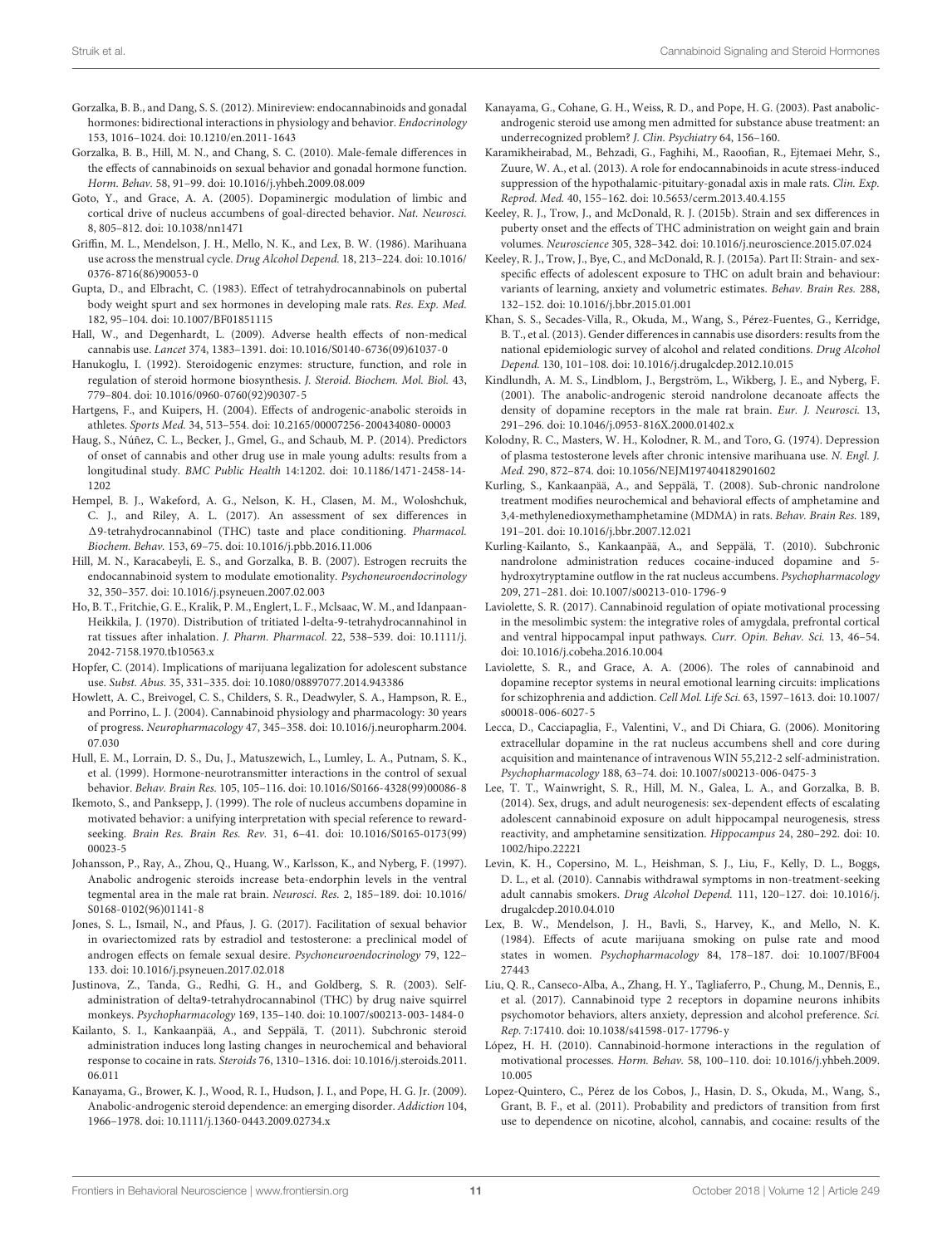National Epidemiologic Survey on Alcohol and Related Conditions (NESARC). Drug Alcohol Depend. 115, 120–130. [doi: 10.1016/j.drugalcdep.2010.11.004](https://doi.org/10.1016/j.drugalcdep.2010.11.004)

- <span id="page-11-31"></span>Lynch, W. J. (2008). Acquisition and maintenance of cocaine self-administration in adolescent rats: effects of sex and gonadal hormones. Psychopharmacology 197, 237–246. [doi: 10.1007/s00213-007-1028-0](https://doi.org/10.1007/s00213-007-1028-0)
- <span id="page-11-30"></span>Lynch, W. J., Arizzi, M. N., and Carroll, M. E. (2000). Effects of sex and estrous cycle on regulation of intravenously self-administered cocaine in rats. Psychopharmacology 152, 132–139. [doi: 10.1007/s002130000488](https://doi.org/10.1007/s002130000488)
- <span id="page-11-1"></span>Lynskey, M. T., Agrawal, A., Henders, A., Nelson, E. C., Madden, P. A., and Martin, N. G. (2012). An Australian twin study of cannabis and other illicit drug use and misuse, and other psychopathology. Twin Res. Hum. Genet. 15, 631–641. [doi: 10.1017/thg.2012.41](https://doi.org/10.1017/thg.2012.41)
- <span id="page-11-15"></span>Maccarrone, M., De Felici, M., Bari, M., Klinger, F., Siracusa, G., and Finazzi-Agrò, A. (2000). Down-regulation of anandamide hydrolase in mouse uterus by sex hormones. Eur. J. Biochem. 267, 2991–2997. [doi: 10.1046/j.1432-1033.](https://doi.org/10.1046/j.1432-1033.2000.01316.x) [2000.01316.x](https://doi.org/10.1046/j.1432-1033.2000.01316.x)
- <span id="page-11-33"></span>Maia, T. V., and Frank, M. J. (2017). An Integrative perspective on the role of dopamine in Schizophrenia. Biol. Psychiatry 81, 52–66. [doi: 10.1016/j.biopsych.](https://doi.org/10.1016/j.biopsych.2016.05.021) [2016.05.021](https://doi.org/10.1016/j.biopsych.2016.05.021)
- <span id="page-11-36"></span>Maldonado, R., Valverde, O., and Berrendero, F. (2006). Involvement of the endocannabinoid system in drug addiction. Trends Neurosci. 29, 225–232. [doi:](https://doi.org/10.1016/j.tins.2006.01.008) [10.1016/j.tins.2006.01.008](https://doi.org/10.1016/j.tins.2006.01.008)
- <span id="page-11-8"></span>Mangelsdorf, D. J., Thummel, C., Beato, M., Herrlich, P., Schütz, G., Umesono, K., et al. (1995). The nuclear receptor superfamily: the second decade. Cell 83, 835–839. [doi: 10.1016/0092-8674\(95\)90199-X](https://doi.org/10.1016/0092-8674(95)90199-X)
- <span id="page-11-16"></span>Mani, S. K., Mitchell, A., and O'Malley, B. W. (2001). Progesterone receptor and dopamine receptors are required in Delta 9-tetrahydrocannabinol modulation of sexual receptivity in female rats. Proc. Natl. Acad. Sci. U.S.A. 98, 1249–1254. [doi: 10.1073/pnas.031563998](https://doi.org/10.1073/pnas.031563998)
- <span id="page-11-29"></span>Martellotta, M. C., Cossu, G., Fattore, L., Gessa, G. L., and Fratta, W. (1998). Self-administration of the cannabinoid receptor agonist WIN 55,212-2 in drugnaive mice. Neuroscience 85, 327–330. [doi: 10.1016/S0306-4522\(98\)00052-9](https://doi.org/10.1016/S0306-4522(98)00052-9)
- <span id="page-11-3"></span>Marusich, J. A., Craft, R. M., Lefever, T. W., and Wiley, J. L. (2015). The impact of gonadal hormones on cannabinoid dependence. Exp. Clin. Psychopharmacol. 23, 206–216. [doi: 10.1037/pha0000027](https://doi.org/10.1037/pha0000027)
- <span id="page-11-24"></span>Marusich, J. A., Lefever, T. W., Antonazzo, K. R., Craft, R. M., and Wiley, J. L. (2014). Evaluation of sex differences in cannabinoid dependence. Drug Alcohol Depend. 137, 20–28. [doi: 10.1016/j.drugalcdep.2014.01.019](https://doi.org/10.1016/j.drugalcdep.2014.01.019)
- <span id="page-11-9"></span>McCarthy, M. M., Arnold, A. P., Ball, G. F., Blaustein, J. D., and De Vries, G. J. (2012). Sex differences in the brain: the not so inconvenient truth. J. Neurosci. 32, 2241–2247. [doi: 10.1523/JNEUROSCI.5372-11.2012](https://doi.org/10.1523/JNEUROSCI.5372-11.2012)
- <span id="page-11-4"></span>McEwen, B. S., Jones, K. J., and Pfaff, D. W. (1987). Hormonal control of sexual behavior in the female rat: molecular, cellular and neurochemical studies. Biol. Reprod. 36, 37–45. [doi: 10.1095/biolreprod36.1.37](https://doi.org/10.1095/biolreprod36.1.37)
- <span id="page-11-12"></span>McEwen, B. S., and Milner, T. A. (2017). Understanding the broad influence of sex hormones and sex differences in the brain. J. Neurosci. Res. 95, 24–39. [doi: 10.1002/jnr.23809](https://doi.org/10.1002/jnr.23809)
- <span id="page-11-18"></span>McPartland, J. M., Glass, M., and Pertwee, R. G. (2007). Meta-analysis of cannabinoid ligand binding affinity and receptor distribution: interspecies differences. Br. J. Pharmacol. 152, 583–593. [doi: 10.1038/sj.bjp.0](https://doi.org/10.1038/sj.bjp.0707399) [707399](https://doi.org/10.1038/sj.bjp.0707399)
- <span id="page-11-5"></span>Meisel, R. L., and Sachs, B. D. (1994). "The physiology of male sexual behaviour," in The Physiology of Reproduction, 2nd Edn, Vol. 2, eds E. Knobil and J. Neil (New York, NY: Raven Press), 3–96.
- <span id="page-11-27"></span>Melas, P. A., Qvist, J. S., Deidda, M., Upreti, C., Wei, Y. B., Sanna, F., et al. (2018). Cannabinoid modulation of eukaryotic initiation factors (eIF2α and eIF2B1) and behavioral cross-sensitization to cocaine in adolescent rats. Cell. Rep. 22, 2909–2923. [doi: 10.1016/j.celrep.2018.02.065](https://doi.org/10.1016/j.celrep.2018.02.065)
- <span id="page-11-19"></span>Melis, M., De Felice, M., Lecca, S., Fattore, L., and Pistis, M. (2013). Sex-specific tonic 2-arachidonoylglycerol signaling at inhibitory inputs onto dopamine neurons of Lister Hooded rats. Front. Integr. Neurosci. 7:93. [doi: 10.3389/fnint.](https://doi.org/10.3389/fnint.2013.00093) [2013.00093](https://doi.org/10.3389/fnint.2013.00093)
- <span id="page-11-34"></span>Melis, M., and Pistis, M. (2007). Endocannabinoid signaling in midbrain dopamine neurons: more than physiology? Curr. Neuropharmacol. 5, 268–277. [doi: 10.](https://doi.org/10.2174/157015907782793612) [2174/157015907782793612](https://doi.org/10.2174/157015907782793612)
- <span id="page-11-32"></span>Melis, T., Succu, S., Sanna, F., Boi, A., Argiolas, A., and Melis, M. R. (2007). The cannabinoid antagonist SR 141716A (Rimonabant) reduces the increase of extra-cellular dopamine release in the rat nucleus accumbens induced by a

novel high palatable food. Neurosci. Lett. 419, 231–235. [doi: 10.1016/j.neulet.](https://doi.org/10.1016/j.neulet.2007.04.012) [2007.04.012](https://doi.org/10.1016/j.neulet.2007.04.012)

- <span id="page-11-39"></span>Mhillaj, E., Morgese, M. G., Tucci, P., Bove, M., Schiavone, S., and Trabace, L. (2015). Effects of anabolic-androgens on brain reward function. Front. Neurosci. 9:295. [doi: 10.3389/fnins.2015.00295](https://doi.org/10.3389/fnins.2015.00295)
- <span id="page-11-10"></span>Micheal, R. P., and Wilson, M. (1974). Effects of castration and hormone replacement in fully adult male rhesus monkeys (Macaca mulatta). Endocrinology 95, 150–159. [doi: 10.1210/endo-95-1-150](https://doi.org/10.1210/endo-95-1-150)
- <span id="page-11-11"></span>Mitchell, J. B., and Stewart, J. (1989). Effects of castration, steroid replacement, and sexual experience on mesolimbic dopamine and sexual behaviors in the male rat. Brain Res. 491, 116–127. [doi: 10.1016/0006-8993\(89\)90093-0](https://doi.org/10.1016/0006-8993(89)90093-0)
- <span id="page-11-17"></span>Moldrich, G., and Wenger, T. (2000). Localization of the CB1 cannabinoid receptor in the rat brain. An immunohistochemical study. Peptides 21, 1735–1742. [doi: 10.1016/S0196-9781\(00\)00324-7](https://doi.org/10.1016/S0196-9781(00)00324-7)
- <span id="page-11-21"></span>Moraga-Amaro, R., van Waarde, A., Doorduin, J., and de Vries, E. F. J. (2018). Sex steroid hormones and brain function: PET imaging as a tool for research. J. Neuroendocrinol. 30:e12565. [doi: 10.1111/jne.12565](https://doi.org/10.1111/jne.12565)
- <span id="page-11-6"></span>Morris, J. A., Jordan, C. L., and Breedlove, S. M. (2004). Sexual differentiation of the vertebrate nervous system. Nat. Neurosci. 7, 1034–1039. [doi: 10.1038/nn1325](https://doi.org/10.1038/nn1325)
- <span id="page-11-7"></span>Motta-Mena, N. V., and Puts, D. A. (2017). Endocrinology of human female sexuality, mating, and reproductive behavior. Horm. Behav. 91, 19–35. [doi: 10.1016/j.yhbeh.2016.11.012](https://doi.org/10.1016/j.yhbeh.2016.11.012)
- <span id="page-11-2"></span>Muro, I., and Rodríguez, A. (2015). Age, sex and personality in early cannabis use. Eur. Psychiatry 30, 469–473. [doi: 10.1016/j.eurpsy.2015.02.008](https://doi.org/10.1016/j.eurpsy.2015.02.008)
- <span id="page-11-14"></span>Murphy, L. L., Chandrashekar, V., and Bartke, A. (1994). Delta-9 tetrahydrocannabinol inhibits pulsatile luteinizing hormone secretion in the male rat: effect of intracerebroventricular norepinephrine infusion. Neuroendocrinol. Lett. 16, 1–7.
- <span id="page-11-0"></span>Nahas, G. G. (1972). Cannabis sativa: the deceptive weed. N. Y. State J. Med. 72, 856–868.
- <span id="page-11-26"></span>Navarro, M., Rubio, P., Rodríguez, and de Fonseca, F. (1994). Sex-dimorphic psychomotor activation after perinatal exposure to (-)-delta 9 tetrahydrocannabinol. An ontogenic study in Wistar rats. Psychopharmacology 116, 414–422. [doi: 10.1007/BF02247471](https://doi.org/10.1007/BF02247471)
- <span id="page-11-22"></span>Neumeister, A., Normandin, M. D., Pietrzak, R. H., Piomelli, D., Zheng, M. Q., Gujarro-Anton, A., et al. (2013). Elevated brain cannabinoid CB1 receptor availability in post-traumatic stress disorder: a positron emission tomography study. Mol. Psychiatry 18, 1034–1040. [doi: 10.1038/mp.2013.61](https://doi.org/10.1038/mp.2013.61)
- <span id="page-11-20"></span>Nguyen, T. V., Ducharme, S., and Karama, S. (2017). Effects of sex steroids in the human brain. Mol. Neurobiol. 54, 7507–7519. [doi: 10.1007/s12035-016-](https://doi.org/10.1007/s12035-016-0198-3) [0198-3](https://doi.org/10.1007/s12035-016-0198-3)
- <span id="page-11-13"></span>Nir, I., Ayalon, D., Tsafriri, A., Cordova, T., and Lindner, H. R. (1973). Suppression of the cyclic surge of luteinizing hormone secretion and of ovulation in the rat by delta 1- tetrahydrocannabinol. Nature 243, 470–471. [doi: 10.1038/243470a0](https://doi.org/10.1038/243470a0)
- <span id="page-11-23"></span>Normandin, M. D., Zheng, M. Q., Lin, K. S., Mason, N. S., Lin, S. F., Ropchan, J., et al. (2015). Imaging the cannabinoid CB1 receptor in humans with [11C]OMAR: assessment of kinetic analysis methods, testretest reproducibility, and gender differences. J. Cereb. Blood Flow Metab. 35, 1313–1322. [doi: 10.1038/jcbfm.2015.46](https://doi.org/10.1038/jcbfm.2015.46)
- <span id="page-11-25"></span>O'Shea, M., Singh, M. E., McGregor, I. S., and Mallet, P. E. (2004). Chronic cannabinoid exposure produces lasting memory impairment and increased anxiety in adolescent but not adult rats. J. Psychopharmacol. 18, 502–508. [doi: 10.1177/026988110401800407](https://doi.org/10.1177/026988110401800407)
- <span id="page-11-35"></span>Panagis, G., Mackey, B., and Vlachou, S. (2014). Cannabinoid regulation of brain reward processing with an emphasis on the role of CB1 receptors: a step back into the future. Front. Psychiatry 5:92. [doi: 10.3389/fpsyt.2014.](https://doi.org/10.3389/fpsyt.2014.00092) [00092](https://doi.org/10.3389/fpsyt.2014.00092)
- <span id="page-11-28"></span>Panlilio, L. V., Justinova, Z., and Goldberg, S. R. (2010). Animal models of cannabinoid reward. Br. J. Pharmacol. 160, 499–510. [doi: 10.1111/j.1476-5381.](https://doi.org/10.1111/j.1476-5381.2010.00775.x) [2010.00775.x](https://doi.org/10.1111/j.1476-5381.2010.00775.x)
- <span id="page-11-37"></span>Parkinson, A. B., and Evans, N. A. (2006). Anabolic androgenic steroids: a survey of 500 users. Med. Sci. Sports Exerc. 38, 644–651. [doi: 10.1249/01.mss.0000210194.](https://doi.org/10.1249/01.mss.0000210194.56834.5d) [56834.5d](https://doi.org/10.1249/01.mss.0000210194.56834.5d)
- <span id="page-11-38"></span>Parrilla-Carrero, J., Figueroa, O., Lugo, A., García-Sosa, R., Brito-Vargas, P., Cruz, B., et al. (2009). The anabolic steroids testosterone propionate and nandrolone, but not 17alpha-methyltestosterone, induce conditioned place preference in adult mice. Drug Alcohol Depend. 100, 122–127. [doi: 10.1016/j.](https://doi.org/10.1016/j.drugalcdep.2008.09.014) [drugalcdep.2008.09.014](https://doi.org/10.1016/j.drugalcdep.2008.09.014)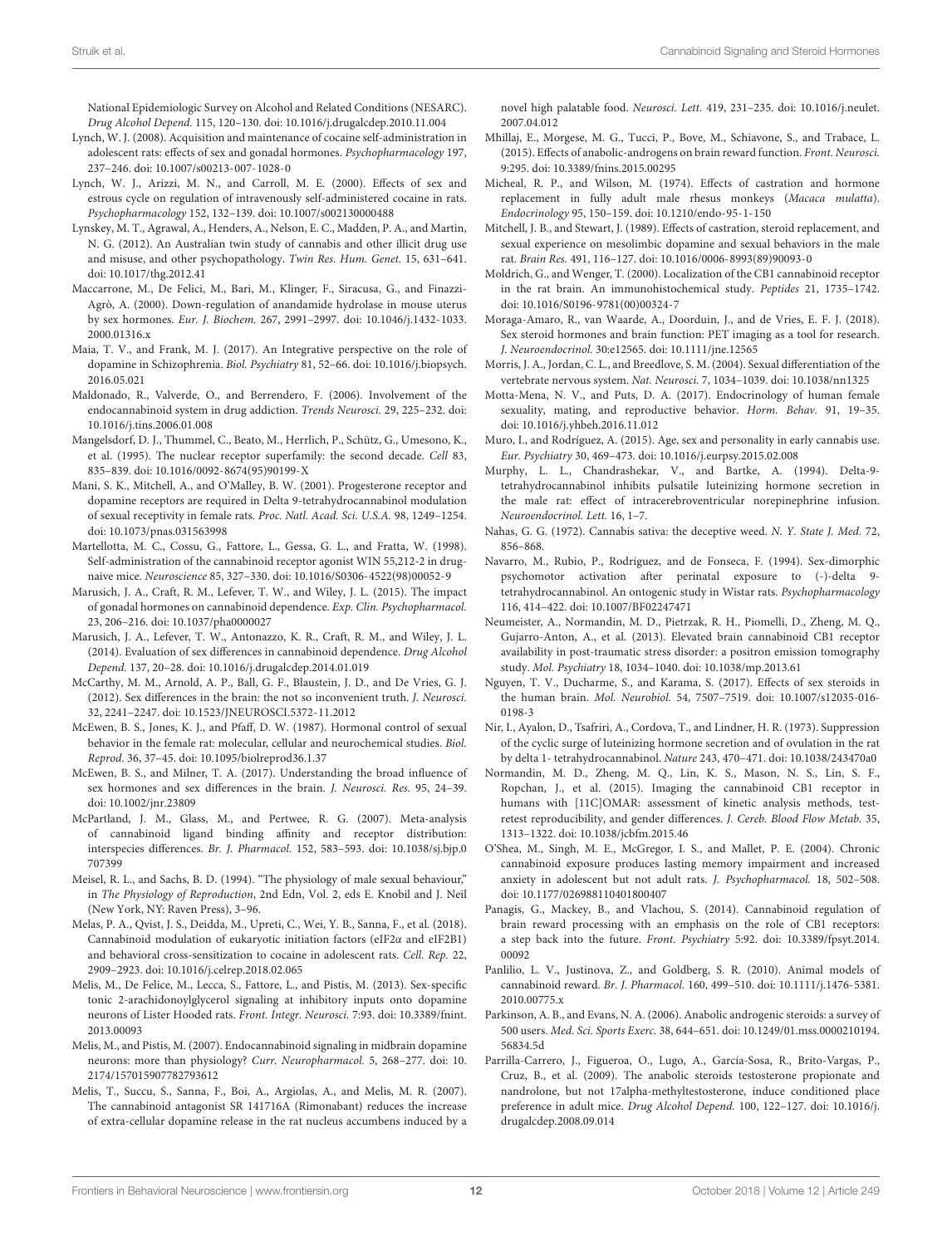- <span id="page-12-14"></span>Patel, S., Hill, M. N., Cheer, J. F., Wotjak, C. T., and Holmes, A. (2017). The endocannabinoid system as a target for novel anxiolytic drugs. Neurosci. Biobehav. Rev. 76, 56–66. [doi: 10.1016/j.neubiorev.2016.12.033](https://doi.org/10.1016/j.neubiorev.2016.12.033)
- <span id="page-12-32"></span>Pfaus, G. J., Dansma, G., Nomikos, G. G., Wenkstern, D. G., Blaha, C. D., Phillips, A. G., et al. (1990). Sexual Behavior enhances central dopamine transmission in the male rats. Brain Res. 530, 345–348. [doi: 10.1016/0006-8993\(90\)91309-5](https://doi.org/10.1016/0006-8993(90)91309-5)
- <span id="page-12-33"></span>Pfaus, J. G., and Everitt, B. J. (1995). "The psychopharmacology of sexual behavior," in Psychopharmacology: The Fourth Generation of Progress, eds F. E. Knobil and D. J. Kupfer (New York, NY: Raven Press), 742–758.
- <span id="page-12-22"></span>Pistis, M., Perra, S., Pillolla, G., Melis, M., Muntoni, A. L., and Gessa, G. L. (2004). Adolescent exposure to cannabinoids induces long-lasting changes in the response to drugs of abuse of rat midbrain dopamine neurons. Biol. Psychiatry 56, 86–94. [doi: 10.1016/j.biopsych.2004.05.006](https://doi.org/10.1016/j.biopsych.2004.05.006)
- <span id="page-12-6"></span>Polanco, J. C., and Koopman, P. (2007). Sry and the hesitant beginnings of male development. Dev. Biol. 302, 13–24. [doi: 10.1016/j.ydbio.2006.08.049](https://doi.org/10.1016/j.ydbio.2006.08.049)
- <span id="page-12-27"></span>Prini, P., Penna, F., Sciuccati, E., Alberio, T., and Rubino, T. (2017). Chronic  $\Delta^8$ -THC exposure differently affects histone modifications in the adolescent and adult rat brain. Int. J. Mol. Sci. 18:E2094. [doi: 10.3390/ijms18102094](https://doi.org/10.3390/ijms18102094)
- <span id="page-12-5"></span>Quinn, J. J., Hitchcott, P. K., Umeda, E. A., Arnold, A. P., and Taylor, J. R. (2007). Sex chromosome complement regulates habit formation. Nat. Neurosci. 10, 1398–1400. [doi: 10.1038/nn1994](https://doi.org/10.1038/nn1994)
- <span id="page-12-24"></span>Renard, J., Krebs, M. O., Le Pen, G., and Jay, T. M. (2014). Long-term consequences of adolescent cannabinoid exposure in adult psychopathology. Front. Neurosci. 8:361. [doi: 10.3389/fnins.2014.00361](https://doi.org/10.3389/fnins.2014.00361)
- <span id="page-12-13"></span>Rodríguez, de Fonseca, F., Cebeira, M., Ramos, J. A., Martín, M., and Fernández-Ruiz, J. J. (1994). Cannabinoid receptors in rat brain areas: sexual differences, fluctuations during estrous cycle and changes after gonadectomy and sex steroid replacement. Life Sci. 54, 159–170. [doi: 10.1016/0024-3205\(94\)00585-0](https://doi.org/10.1016/0024-3205(94)00585-0)
- <span id="page-12-36"></span>Rosas, M., Porru, S., Giugliano, V., Antinori, S., Scheggi, S., Fadda, P., et al. (2018). Sex-specific differences in cannabinoid-induced extracellular-signal-regulated kinase phosphorylation in the cingulate cortex, prefrontal cortex, and nucleus accumbens of Lister Hooded rats. Behav. Pharmacol. 29, 473–481. [doi: 10.1097/](https://doi.org/10.1097/FBP.0000000000000395) [FBP.0000000000000395](https://doi.org/10.1097/FBP.0000000000000395)
- <span id="page-12-18"></span>Rubino, T., and Parolaro, D. (2016). The impact of exposure to cannabinoids in adolescence: insights from animal models. Biol. Psychiatry 79, 578–585. [doi: 10.1016/j.biopsych.2015.07.024](https://doi.org/10.1016/j.biopsych.2015.07.024)
- <span id="page-12-20"></span>Rubino, T., Realini, N., Braida, D., Guidi, S., Capurro, V., Viganò, D., et al. (2009). Changes in hippocampal morphology and neuroplasticity induced by adolescent THC treatment are associated with cognitive impairment in adulthood. Hippocampus 19, 763–772. [doi: 10.1002/hipo.20554](https://doi.org/10.1002/hipo.20554)
- <span id="page-12-21"></span>Rubino, T., Vigano', D., Realini, N., Guidali, C., Braida, D., Capurro, V., et al. (2008). Chronic delta 9-tetrahydrocannabinol during adolescence provokes sex-dependent changes in the emotional profile in adult rats: behavioral and biochemical correlates. Neuropsychopharmacology 33, 2760–2771. [doi: 10.1038/](https://doi.org/10.1038/sj.npp.1301664) [sj.npp.1301664](https://doi.org/10.1038/sj.npp.1301664)
- <span id="page-12-37"></span>Sagoe, D., Molde, H., Andreassen, C. S., Torsheim, T., and Pallesen, S. (2014). The global epidemiology of anabolic-androgenic steroid use: a meta-analysis and meta-regression analysis. Ann. Epidemiol. 24, 383–398. [doi: 10.1016/j.](https://doi.org/10.1016/j.annepidem.2014.01.009) [annepidem.2014.01.009](https://doi.org/10.1016/j.annepidem.2014.01.009)
- <span id="page-12-8"></span>Sagrillo, C. A., Grattan, D. R., McCarthy, M. M., and Selmanoff, M. (1996). Hormonal and neurotransmitter regulation of GnRH gene expression and related reproductive behaviors. Behav. Genet. 26, 241–277. [doi: 10.1007/](https://doi.org/10.1007/BF02359383) [BF02359383](https://doi.org/10.1007/BF02359383)
- <span id="page-12-31"></span>Salamone, J. D., and Correa, M. (2002). Motivational views of reinforcement: implications for understanding the behavioral functions of nucleus accumbens dopamine. Behav. Brain Res. 137, 3–25. [doi: 10.1016/S0166-4328\(02\)00282-6](https://doi.org/10.1016/S0166-4328(02)00282-6)
- <span id="page-12-35"></span>Sanna, F., Bratzu, J., Piludu, M. A., Corda, M. G., Melis, M. R., Giorgi, O., et al. (2017). Dopamine, noradrenaline and differences in sexual behavior between roman high and low avoidance male rats: a microdialysis study in the medial prefrontal cortex. Front. Behav. Neurosci. 11:108. [doi: 10.3389/fnbeh.2017.](https://doi.org/10.3389/fnbeh.2017.00108) [00108](https://doi.org/10.3389/fnbeh.2017.00108)
- <span id="page-12-34"></span>Sanna, F., Piludu, M. A., Corda, M. G., Melis, M. R., Giorgi, O., and Argiolas, A. (2015). Involvement of dopamine in the differences in sexual behavior between Roman high and low avoidance rats: an intracerebral microdialysis study. Behav. Brain Res. 281, 177–186. [doi: 10.1016/j.bbr.2014.12.009](https://doi.org/10.1016/j.bbr.2014.12.009)
- <span id="page-12-17"></span>Schneider, M. (2008). Puberty as a highly vulnerable developmental period for the consequences of cannabis exposure. Addict. Biol. 13, 253–263. [doi: 10.1111/j.](https://doi.org/10.1111/j.1369-1600.2008.00110.x) [1369-1600.2008.00110.x](https://doi.org/10.1111/j.1369-1600.2008.00110.x)
- <span id="page-12-19"></span>Schneider, M., and Koch, M. (2003). Chronic pubertal, but not adult chronic cannabinoid treatment impairs sensorimotor gating, recognition memory, and the performance in a progressive ratio task in adult rats. Neuropsychopharmacology 28, 1760–1769. [doi: 10.1038/sj.npp.1300225](https://doi.org/10.1038/sj.npp.1300225)
- <span id="page-12-38"></span>Schroeder, J. P., and Packard, M. G. (2000). Role of dopamine receptor subtypes in the acquisition of a testosterone conditioned place preference in rats. Neurosci. Lett. 282, 17–20. [doi: 10.1016/S0304-3940\(00\)00839-9](https://doi.org/10.1016/S0304-3940(00)00839-9)
- <span id="page-12-30"></span>Schultz, W. (1997). Dopamine neurons and their role in reward mechanisms. Curr. Opin. Neurobiol. 7, 191–197. [doi: 10.1016/S0959-4388\(97\)80007-4](https://doi.org/10.1016/S0959-4388(97)80007-4)
- <span id="page-12-11"></span>Scorticati, C., Fernandez-Solari, J., De Laurentiis, A., Mohn, C., Prestifilippo, J. P., Lasaga, M., et al. (2004). The inhibitory effect of anandamide on luteinizing hormone-releasing hormone secretion is reversed by estrogen. Proc. Natl. Acad. Sci. U.S.A. 101, 11891–11896. [doi: 10.1073/pnas.0404366101](https://doi.org/10.1073/pnas.0404366101)
- <span id="page-12-4"></span>Sherva, R., Wang, Q., Kranzler, H., Zhao, H., Koesterer, R., Herman, A., et al. (2016). Genome-wide association study of cannabis dependence severity. Novel risk variants, and shared genetic risks. JAMA Psychiatry 73, 472–480. [doi: 10.1001/jamapsychiatry.2016.0036](https://doi.org/10.1001/jamapsychiatry.2016.0036)
- <span id="page-12-16"></span>Silva, L., Black, R., Michaelides, M., Hurd, Y. L., and Dow-Edwards, D. (2016). Sex and age specific effects of delta-9-tetrahydrocannabinol during the periadolescent period in the rat: The unique susceptibility of the prepubescent animal. Neurotoxicol. Teratol. 58, 88–100. [doi: 10.1016/j.ntt.2016.02.005](https://doi.org/10.1016/j.ntt.2016.02.005)
- <span id="page-12-9"></span>Simoncini, T., and Genazzani, A. R. (2003). Non-genomic actions of sex steroid hormones. Eur. J. Endocrinol. 148, 281–292. [doi: 10.1530/eje.0.1480281](https://doi.org/10.1530/eje.0.1480281)
- <span id="page-12-23"></span>Spano, M. S., Ellgren, M., Wang, X., and Hurd, Y. L. (2006). Prenatal cannabis exposure increases heroin seeking with allostatic changes in limbic enkephalin systems in adulthood. Biol. Psychiatry 61, 554–563. [doi: 10.1016/j.biopsych.](https://doi.org/10.1016/j.biopsych.2006.03.073) [2006.03.073](https://doi.org/10.1016/j.biopsych.2006.03.073)
- <span id="page-12-10"></span>Steger, R. W., DePaolo, L., Asch, R. H., and Silverman, A. Y. (1983). Interactions of delta 9- tetrahydrocannabinol (THC) with hypothalamic neurotransmitters controlling luteinizing hormone and prolactin release. Neuroendocrinology 37, 361–370. [doi: 10.1159/000123576](https://doi.org/10.1159/000123576)
- <span id="page-12-3"></span>Stringer, S., Minicã, C. C., Verweij, K. J., Mbarek, H., Bernard, M., Derringer, J., et al. (2016). Genome-wide association study of lifetime cannabis use based on a large meta-analytic sample of 32 330 subjects from the International Cannabis Consortium. Transl. Psychiatry 6:e769. [doi: 10.1038/tp.2016.36](https://doi.org/10.1038/tp.2016.36)
- <span id="page-12-1"></span>Struik, D., Fadda, P., Zara, T., Zamberletti, E., Rubino, T., Parolaro, D., et al. (2017). The anabolic steroid nandrolone alters cannabinoid self-administration and brain CB1 receptor density and function. Pharmacol. Res. 115, 209–217. [doi: 10.1016/j.phrs.2016.11.031](https://doi.org/10.1016/j.phrs.2016.11.031)
- <span id="page-12-29"></span>Swalve, N., Smethells, J. R., and Carroll, M. E. (2016). Sex differences in the acquisition and maintenance of cocaine and nicotine self-administration in rats. Psychopharmacology 233, 1005–1013. [doi: 10.1007/s00213-015-4183-8](https://doi.org/10.1007/s00213-015-4183-8)
- <span id="page-12-25"></span>Szutorisz, H., and Hurd, Y. L. (2016). Epigenetic effects of cannabis exposure. Biol. Psychiatry 79, 586–594. [doi: 10.1016/j.biopsych.2015.09.014](https://doi.org/10.1016/j.biopsych.2015.09.014)
- <span id="page-12-26"></span>Szutorisz, H., and Hurd, Y. L. (2018). High times for cannabis: epigenetic imprint and its legacy on brain and behavior. Neurosci. Biobehav. Rev. 85, 93–101. [doi: 10.1016/j.neubiorev.2017.05.011](https://doi.org/10.1016/j.neubiorev.2017.05.011)
- <span id="page-12-28"></span>Terner, J. M., and de Wit, H. (2006). Menstrual cycle phase and responses to drugs of abuse in humans. Drug Alcohol Depend. 84, 1–13. [doi: 10.1016/j.drugalcdep.](https://doi.org/10.1016/j.drugalcdep.2005.12.007) [2005.12.007](https://doi.org/10.1016/j.drugalcdep.2005.12.007)
- <span id="page-12-15"></span>Tseng, A. H., and Craft, R. M. (2001). Sex differences in antinociceptive and motoric effects of cannabinoids. Eur. J. Pharmacol. 430, 41–47. [doi: 10.1016/](https://doi.org/10.1016/S0014-2999(01)01267-5) [S0014-2999\(01\)01267-5](https://doi.org/10.1016/S0014-2999(01)01267-5)
- <span id="page-12-12"></span>Tsou, K., Brown, S., Sañudo-Peña, M. C., Mackie, K., and Walker, J. M. (1998). Immunohistochemical distribution of cannabinoid CB1 receptors in the rat central nervous system. Neuroscience 83, 393–411. [doi: 10.1016/S0306-4522\(97\)](https://doi.org/10.1016/S0306-4522(97)00436-3) [00436-3](https://doi.org/10.1016/S0306-4522(97)00436-3)
- <span id="page-12-0"></span>United Nations Office on Drugs and Crime [UNODC] (2017). World Drug Report 2017 (United Nations publication, Sales No. E. (.)17.XI.6). Vienna: The United Nations Office on Drugs and Crime (UNODC). [doi: 10.18356/c595e10f-en](https://doi.org/10.18356/c595e10f-en)
- <span id="page-12-7"></span>Vallée, M., Vitiello, S., Bellocchio, L., Hébert-Chatelain, E., Monlezun, S., Martin-Garcia, E., et al. (2014). Pregnenolone can protect the brain from cannabis intoxication. Science 343, 94–98. [doi: 10.1126/science.12](https://doi.org/10.1126/science.1243985) [43985](https://doi.org/10.1126/science.1243985)
- <span id="page-12-2"></span>van den Bree, M. B., Johnson, E. O., Neale, M. C., and Pickens, R. W. (1998). Genetic and environmental influences on drug use and abuse/dependence in male and female twins. Drug Alcohol Depend. 52, 231–241. [doi: 10.1016/S0376-](https://doi.org/10.1016/S0376-8716(98)00101-X) [8716\(98\)00101-X](https://doi.org/10.1016/S0376-8716(98)00101-X)